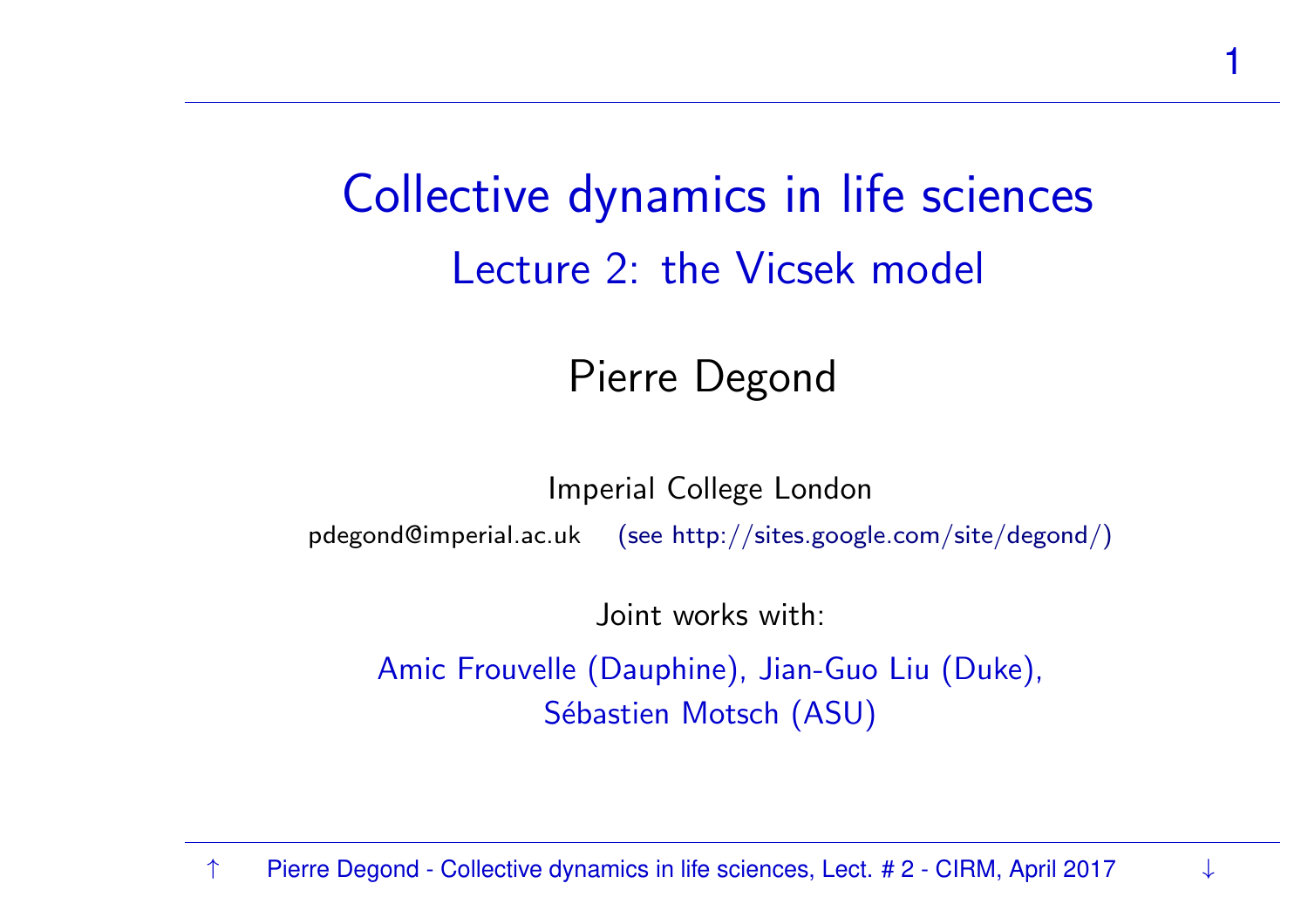

- 1. The [Vicsek](#page-2-0) model
- 2. [Mean-Field](#page-4-0) model
- 3. Self-Organized [Hydrodynamics](#page-10-0) (SOH)
- 4. [Properties](#page-22-0) of the SOH model and extensions
- <span id="page-1-0"></span>5. [Conclusion](#page-32-0)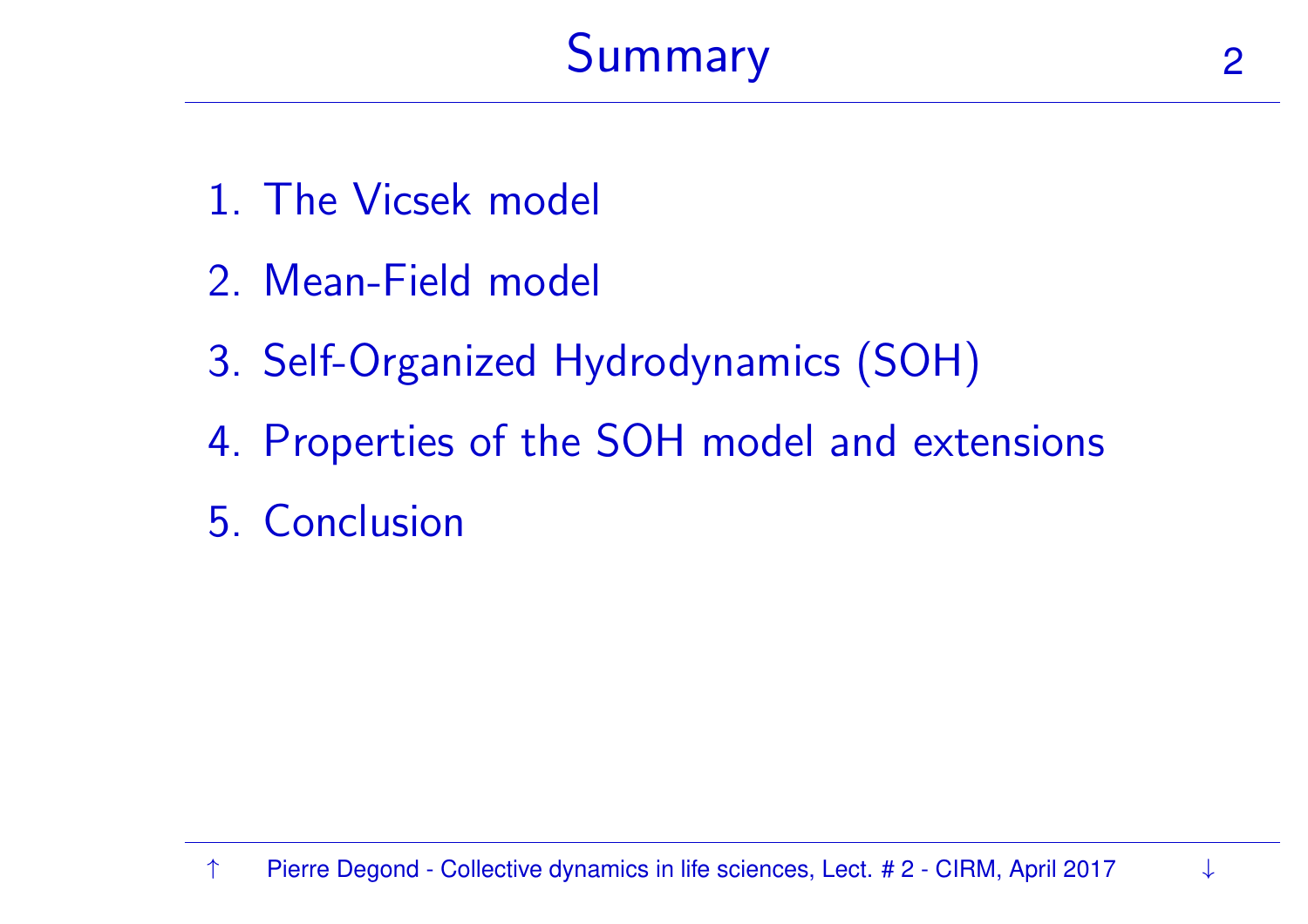## <span id="page-2-0"></span>1. The Vicsek model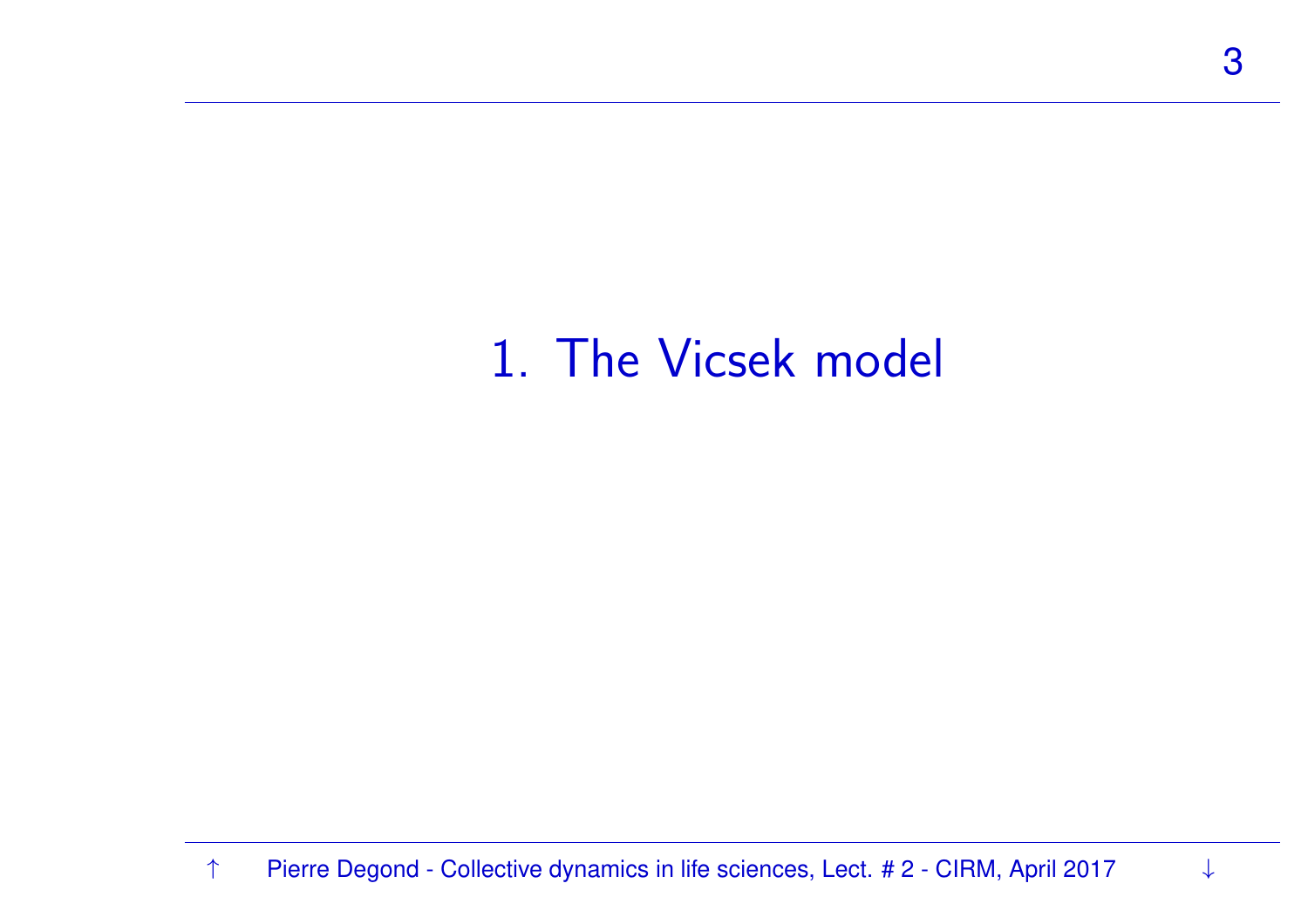#### Individual-Based (aka particle) model

self-propelled  $\Rightarrow$  all particles have same constant velocity  $a$ align with their neighbours up to <sup>a</sup> certain noise

#### Time-discrete model

 $k$ -th particle position  $X^n_k$ , velocity direction  $V^n_k$ , at  $t^n = n \Delta t$ 

$$
X_k^{n+1} = X_k^n + aV_k^n \Delta t, \quad |V_k^n| = 1
$$
  

$$
\mathcal{J}_k^n = \sum_{j, |X_j^n - X_k^n| \le R} V_j^n, \quad \bar{V}_k^n = \frac{\mathcal{J}_k^n}{|\mathcal{J}_k^n|}
$$
  

$$
\arg(V_k^{n+1}) = \arg(\bar{V}_k^n + \tau_k^n)
$$



 $\tau_k^n$  drawn uniformly in  $[-\tau,\tau]; \hspace{0.5cm} R = \text{interaction range}$  $\mathcal{J}_k^n =$  local particle flux in interaction disk  $\bar{V}_k^n =$  neighbors' average direction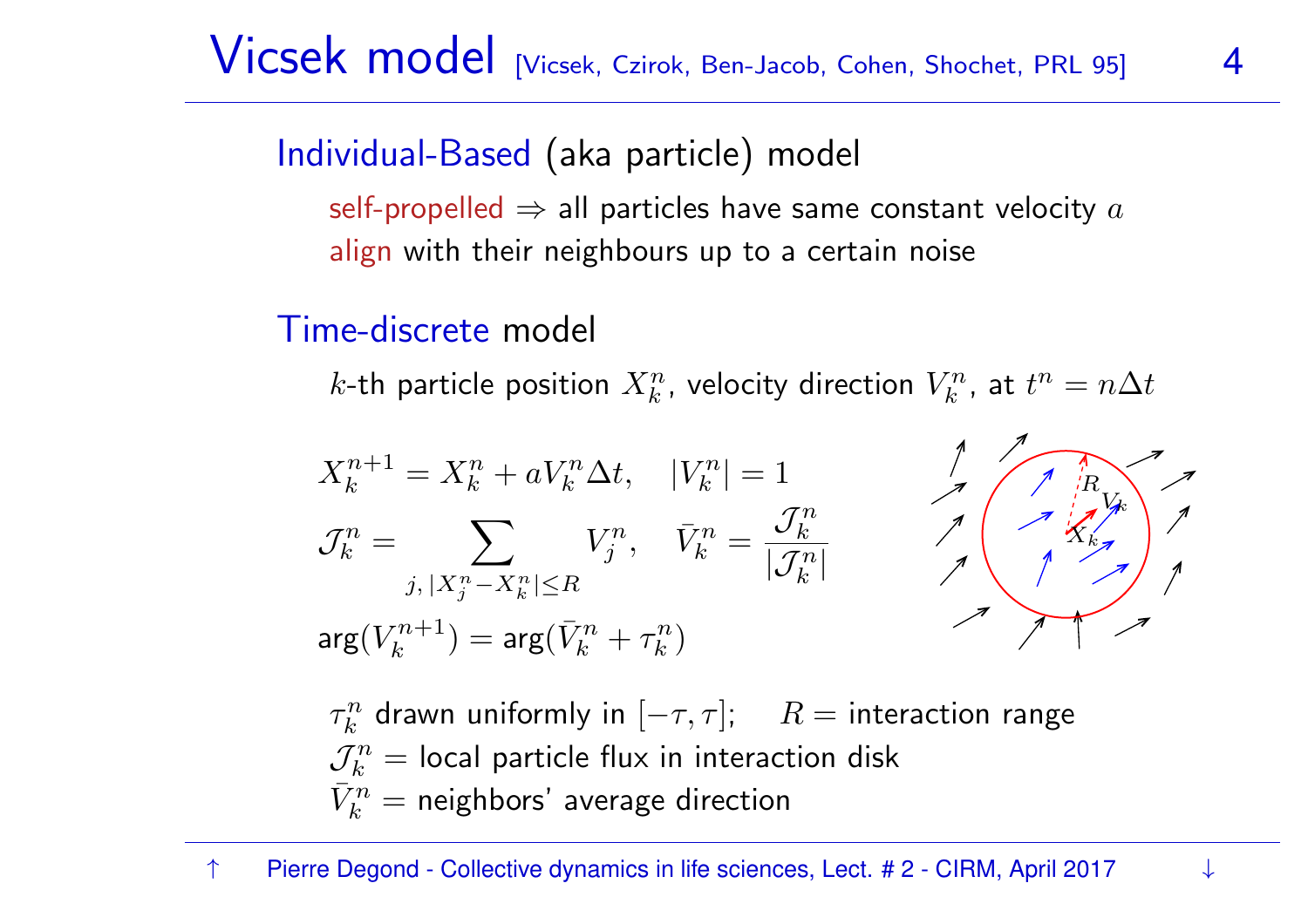#### <span id="page-4-0"></span>2. Mean-Field model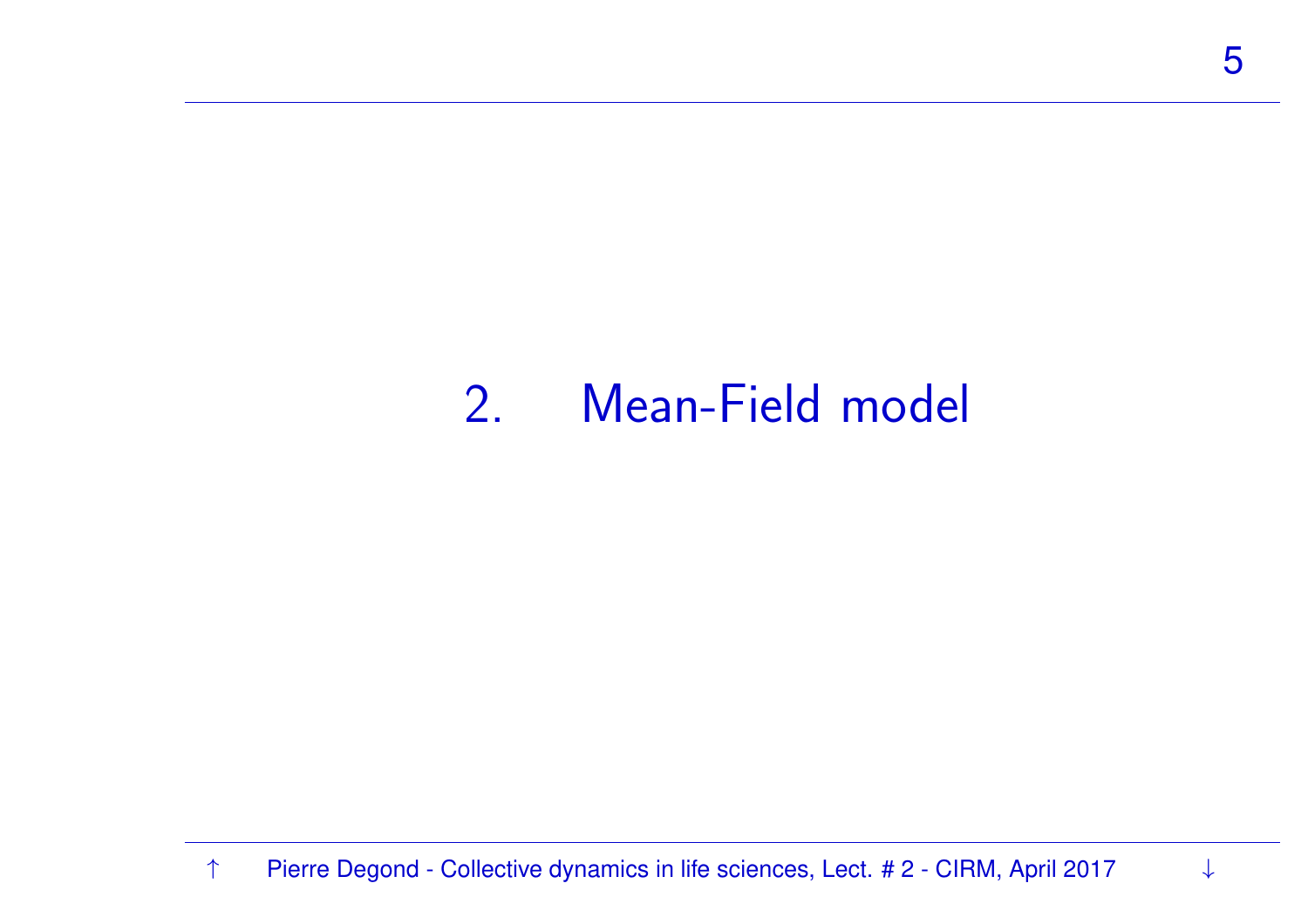# Time continuous Vicsek model 6

Passage to time continuous dynamics: requires introduction of new parameter: interaction frequency  $\nu$ 

$$
\dot{X}_k(t) = aV_k(t)
$$
\n
$$
dV_k(t) = P_{V_k^{\perp}} \circ (\nu \bar{V}_k dt + \sqrt{2\tau} dB_t^k), \quad P_{V_k^{\perp}} = \text{Id} - V_k \otimes V_k
$$
\n
$$
\mathcal{J}_k = \sum_{j, |X_j - X_k| \le R} V_j, \quad \bar{V}_k = \frac{\mathcal{J}_k}{|\mathcal{J}_k|}
$$
\n
$$
\text{Recover original Vicsek by:}
$$
\n
$$
\text{Time discretization } \Delta t \text{ s.t. } \nu \Delta t = 1
$$
\n
$$
\text{Gaussian noise} \to \text{uniform}
$$
\n
$$
\text{Dimension } n = 2 \text{; } \text{here } (X_k, V_k) \in \mathbb{R}^n \times \mathbb{R}^n, n \ge 2
$$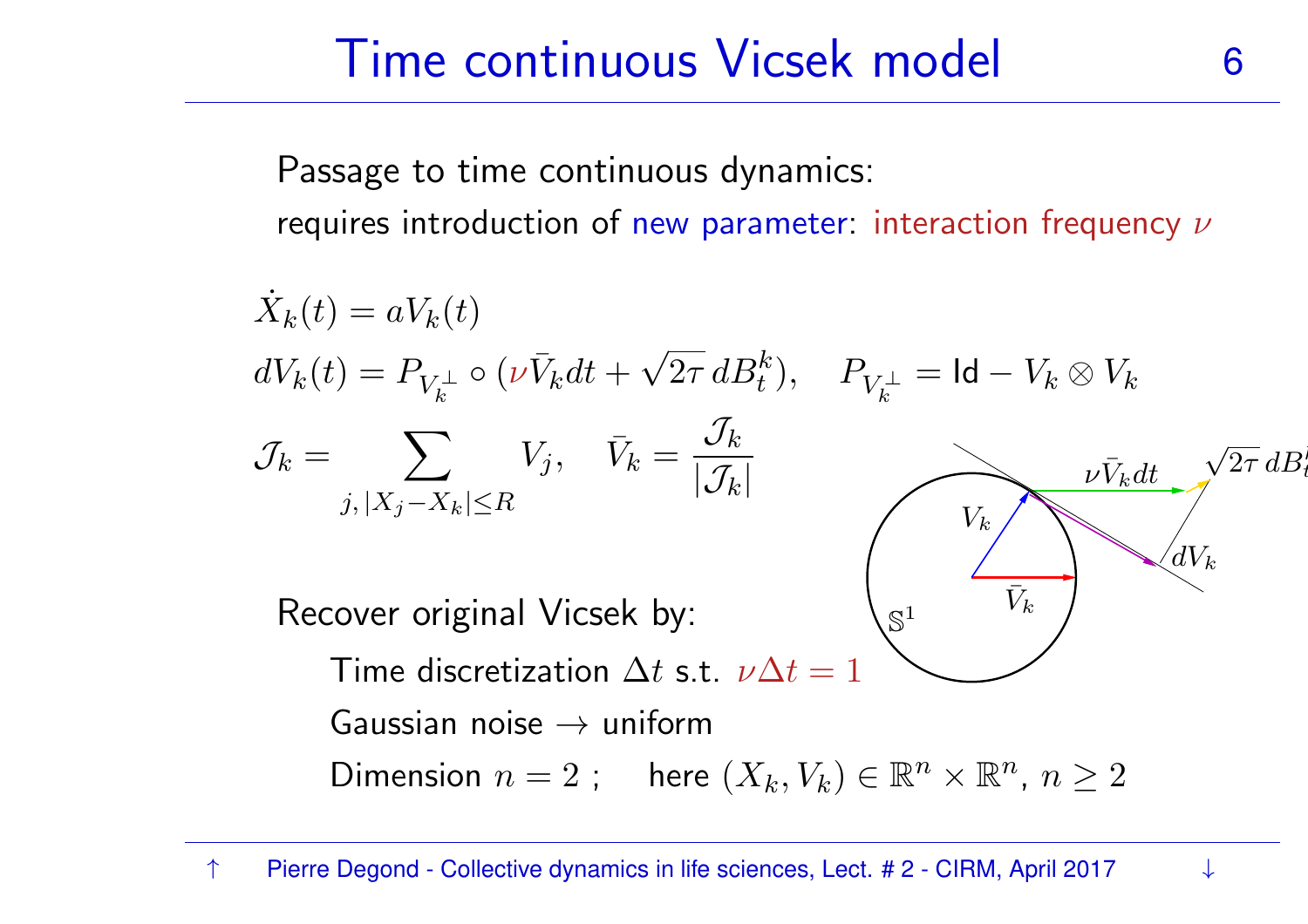# Mean-field model

 $\nu\bar{\upsilon}$  f

 $\overline{v}$ 

 $F_f\$ 

 $f(x,v,t) =$  particle probability density satisfies <sup>a</sup> Fokker-Planck equation

$$
\partial_t f + av \cdot \nabla_x f + \nabla_v \cdot (F_f f) = \tau \Delta_v f
$$
  
\n
$$
F_f(x, v, t) = P_{v^{\perp}}(\nu \bar{v}_f(x, t)), \quad P_{v^{\perp}} = \text{Id} - v \otimes v
$$
  
\n
$$
\bar{v}_f(x, t) = \frac{\mathcal{J}_f(x, t)}{|\mathcal{J}_f(x, t)|}, \quad \mathcal{J}_f(x, t) = \int_{|y - x| < R} \int_{\mathbb{S}^{n-1}} f(y, w, t) w \, dw \, dy
$$

 $\mathcal{J}_f(x,t)$   $=$  particle flux in a neighborhood of  $x$  $\bar{v}_f (x, t) =$  direction of this flux  $F_f (x,v,t)) =$  projection of the flux direction on  $v^\perp$  $(x, v) \in \mathbb{R}^n \times \mathbb{S}^{n-1}$  ;  $\nabla_v \cdot$ ,  $\nabla_v$ : div and grad on  $\mathbb{S}^{n-1}$  $\Delta_v$  Laplace-Beltrami operator on the sphere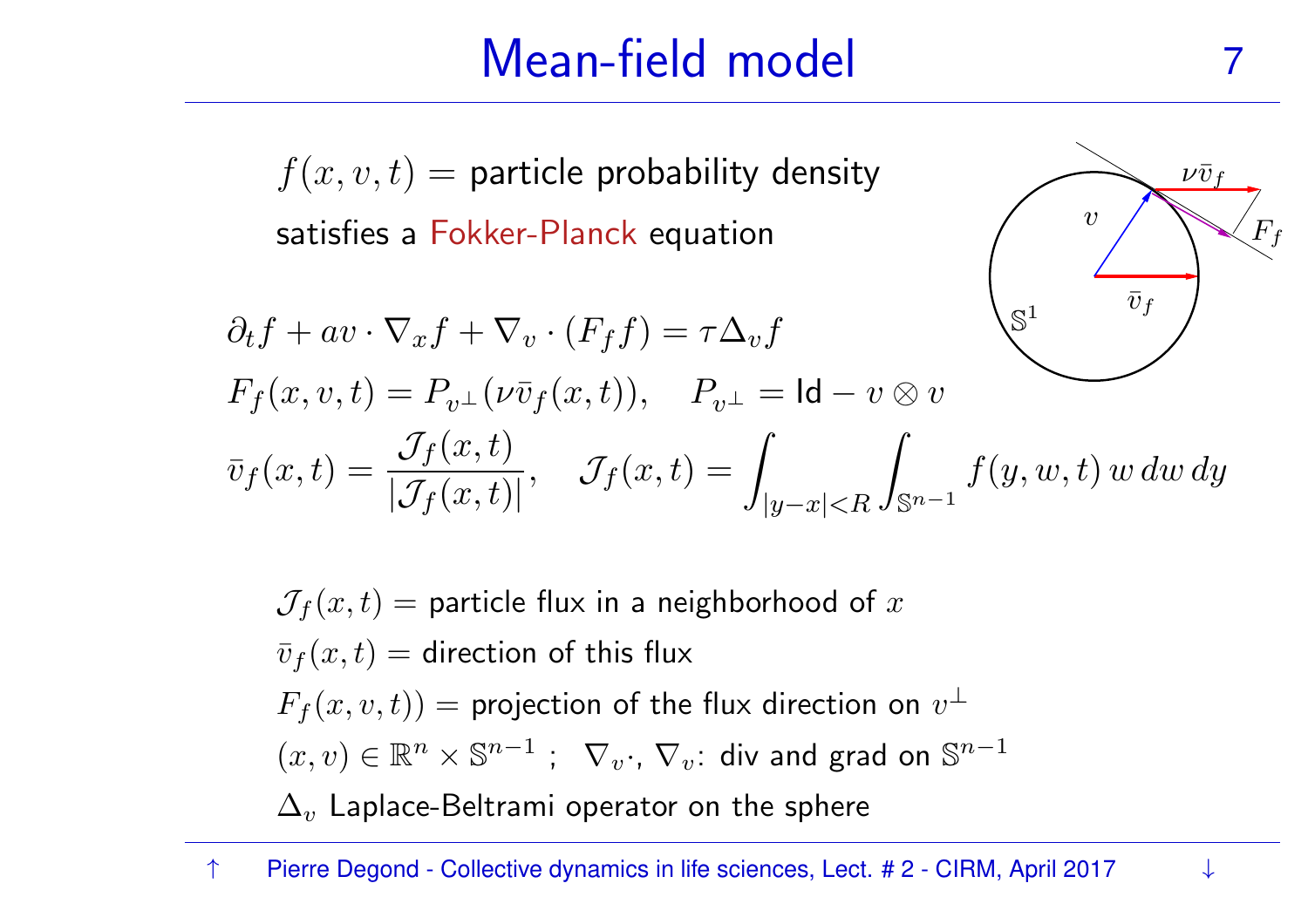#### Passage to dimensionless units 8

Highlights important physical scales & small parameters

Choose time scale 
$$
t_0
$$
, space scale  $x_0 = at_0$   
\nSet  $f$  scale  $f_0 = 1/x_0^n$ ,  $F$  scale  $F_0 = 1/t_0$   
\nIntroduce dimensionless parameters  $\bar{\nu} = \nu t_0$ ,  $\bar{\tau} = \tau t_0$ ,  $\bar{R} = \frac{R}{x_0}$   
\nChange variables  $x = x_0 x'$ ,  $t = t_0 t'$ ,  $f = f_0 f'$ ,  $F = F_0 F'$ 

Get the scaled Fokker-Planck system (omitting the primes):

$$
\partial_t f + v \cdot \nabla_x f + \nabla_v \cdot (F_f f) = \overline{\tau} \Delta_v f
$$
  
\n
$$
F_f(x, v, t) = P_{v^{\perp}}(\overline{\nu} \overline{v}_f(x, t)), \quad P_{v^{\perp}} = \text{Id} - v \otimes v
$$
  
\n
$$
\overline{v}_f(x, t) = \frac{\mathcal{J}_f(x, t)}{|\mathcal{J}_f(x, t)|}, \quad \mathcal{J}_f(x, t) = \int_{|y - x| < \overline{R}} \int_{\mathbb{S}^{n-1}} f(y, w, t) w \, dw \, dy
$$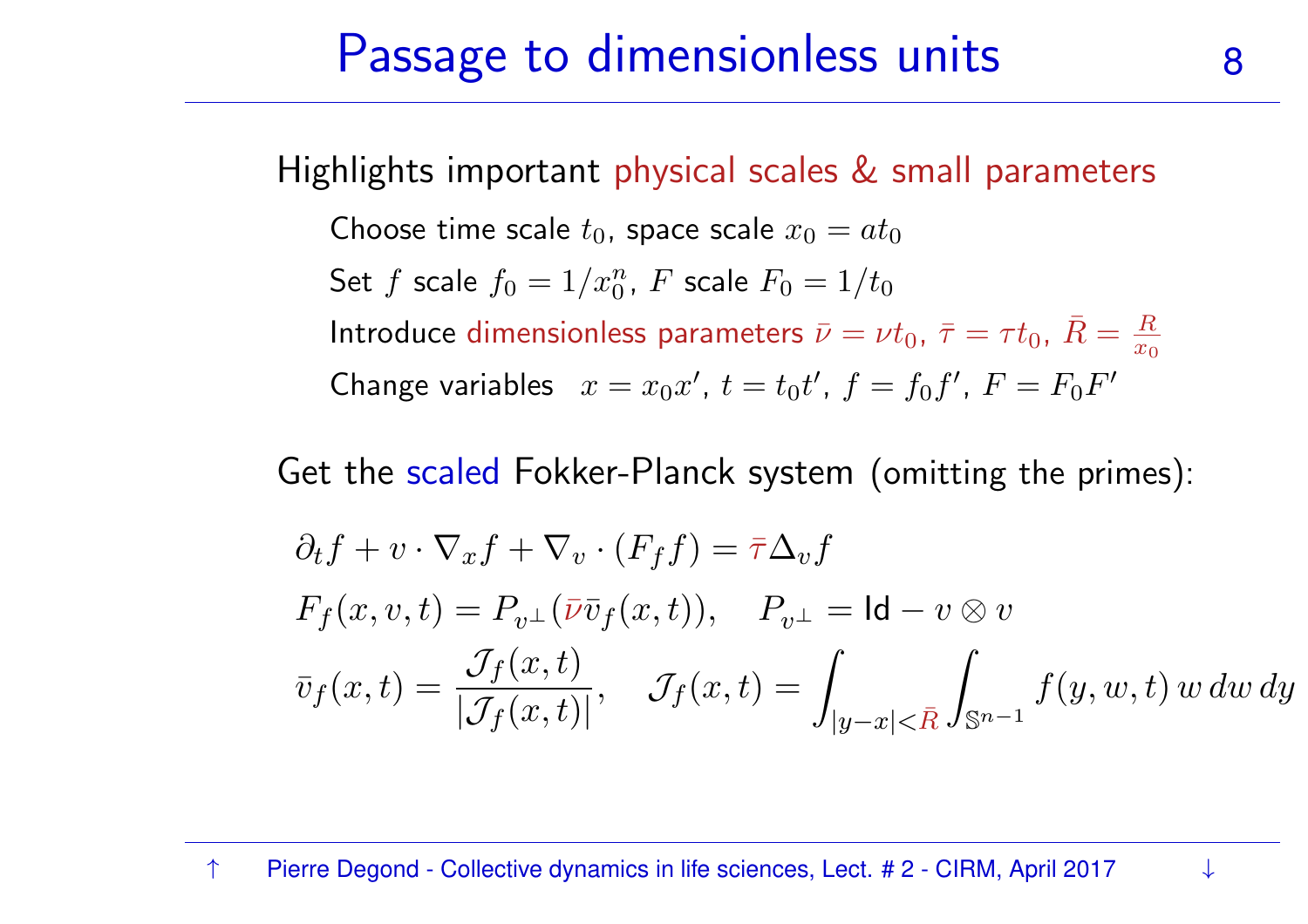Choice of  $t_0$  such that  $\bar{\tau} = \frac{1}{\varepsilon}, \, \varepsilon \ll 1$ 

Macroscopic scale:

there are many velocity diffusion events within one time unit

Assumption 1:  $k := \frac{\bar{\nu}}{\bar{\tau}} = \mathcal{O}(1)$ 

Social interaction and diffusion act at the same scale Implies  $\bar{\nu}^{-1} = \mathcal{O}(\varepsilon)$ , i.e. mean-free path is microscopic

Assumption 2:  $\bar{R} = \varepsilon$ 

Interaction range is microscopic

and of the same order as mean-free path  $\bar{\nu}^{-1}$ Possible variant:  $\bar{R}=\mathcal{O}(\sqrt{\varepsilon})$ : interaction range still small but large compared to mean-free path. To be investigated later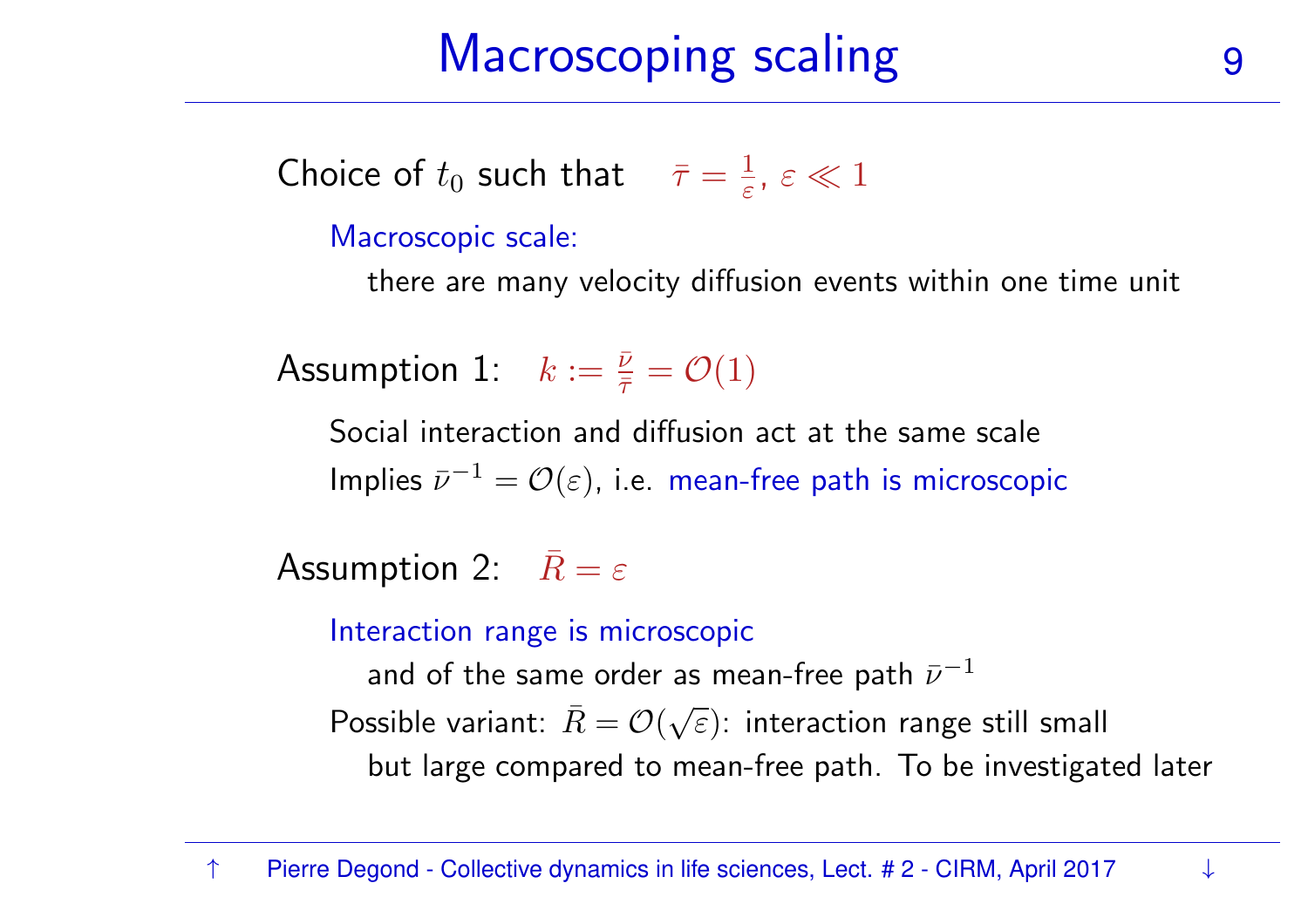#### Fokker-Planck under macroscopic scaling 10

With Assumption 2  $(\bar{R}=\mathcal{O}(\varepsilon))$ 

Interaction is local at leading order: by Taylor expansion:

$$
\mathcal{J}_f = J_f + \mathcal{O}(\varepsilon^2), \quad J_f(x, t) = \int_{\mathbb{S}^{n-1}} f(x, w, t) w dw
$$

 $J_f (x, t) =$  local particle flux. From now on, neglect  $\mathcal{O}(\varepsilon^2)$  term

Fokker-Planck eq. in scaled variables

$$
\varepsilon(\partial_t f^{\varepsilon} + v \cdot \nabla_x f^{\varepsilon}) + \nabla_v \cdot (F^{\varepsilon} f^{\varepsilon}) = \Delta_v f^{\varepsilon}
$$

$$
F^{\varepsilon}(x, v, t) = k P_{v^{\perp}} u_{f^{\varepsilon}}(x, t)
$$

$$
u_{f^{\varepsilon}}(x, t) = \frac{J_{f^{\varepsilon}}}{|J_{f^{\varepsilon}}|}, \quad J_{f^{\varepsilon}}(x, t) = \int_{\mathbb{S}^{n-1}} f^{\varepsilon}(x, w, t) w dw
$$

Hydrodynamic model is obtained in the limit  $\varepsilon \to 0$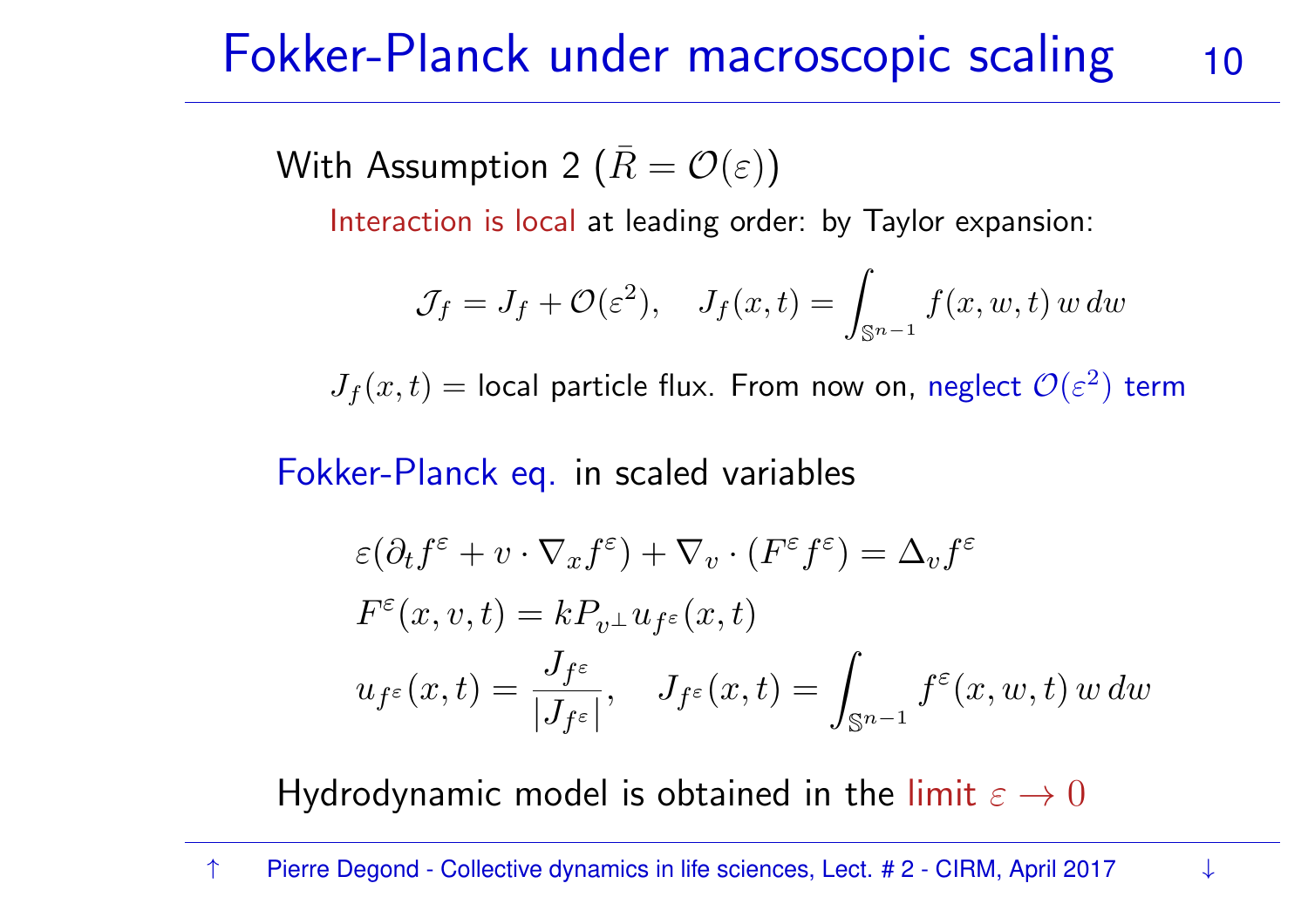# <span id="page-10-0"></span>3. Self-Organized Hydrodynamics (SOH)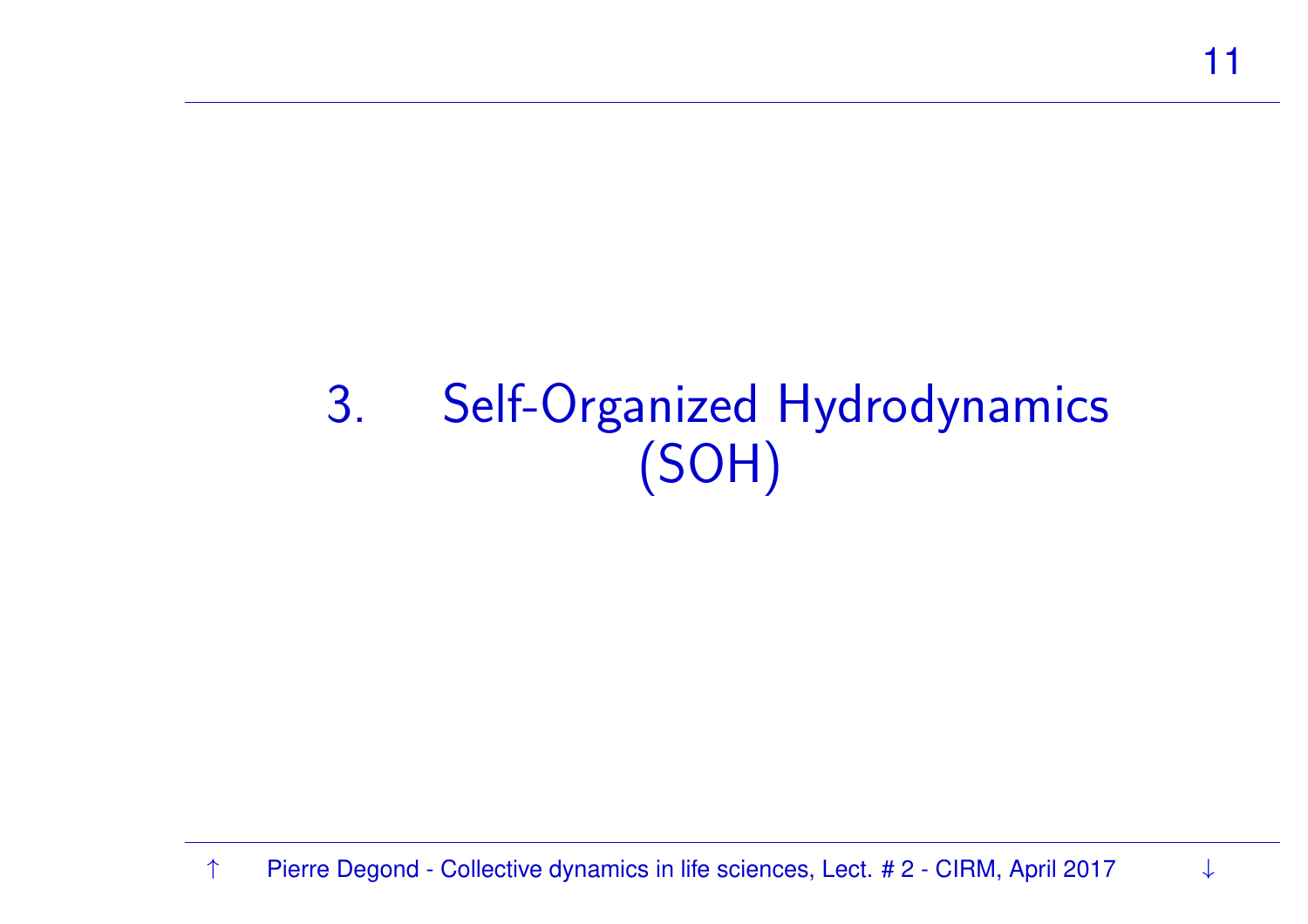## Collision operator 12

Model can be written

$$
\partial_t f^{\varepsilon} + v \cdot \nabla_x f^{\varepsilon} = \frac{1}{\varepsilon} Q(f^{\varepsilon})
$$

with collision operator

$$
Q(f) = -\nabla_v \cdot (F_f f) + \Delta_v f
$$
  
\n
$$
F_f = kP_{v^{\perp}} u_f
$$
  
\n
$$
u_f = \frac{J_f}{|J_f|}, \quad J_f = \int_{\mathbb{S}^{n-1}} f(x, w, t) w dw
$$

When  $\varepsilon \to 0$ ,  $f^{\varepsilon} \to f$  (formally) such that  $Q(f) = 0$  $\Rightarrow$  importance of the solutions of  $Q(f)=0$  (equilibria)  $Q$  acts on  $v$ -variable only  $\bm((x,t)$  are just parameters)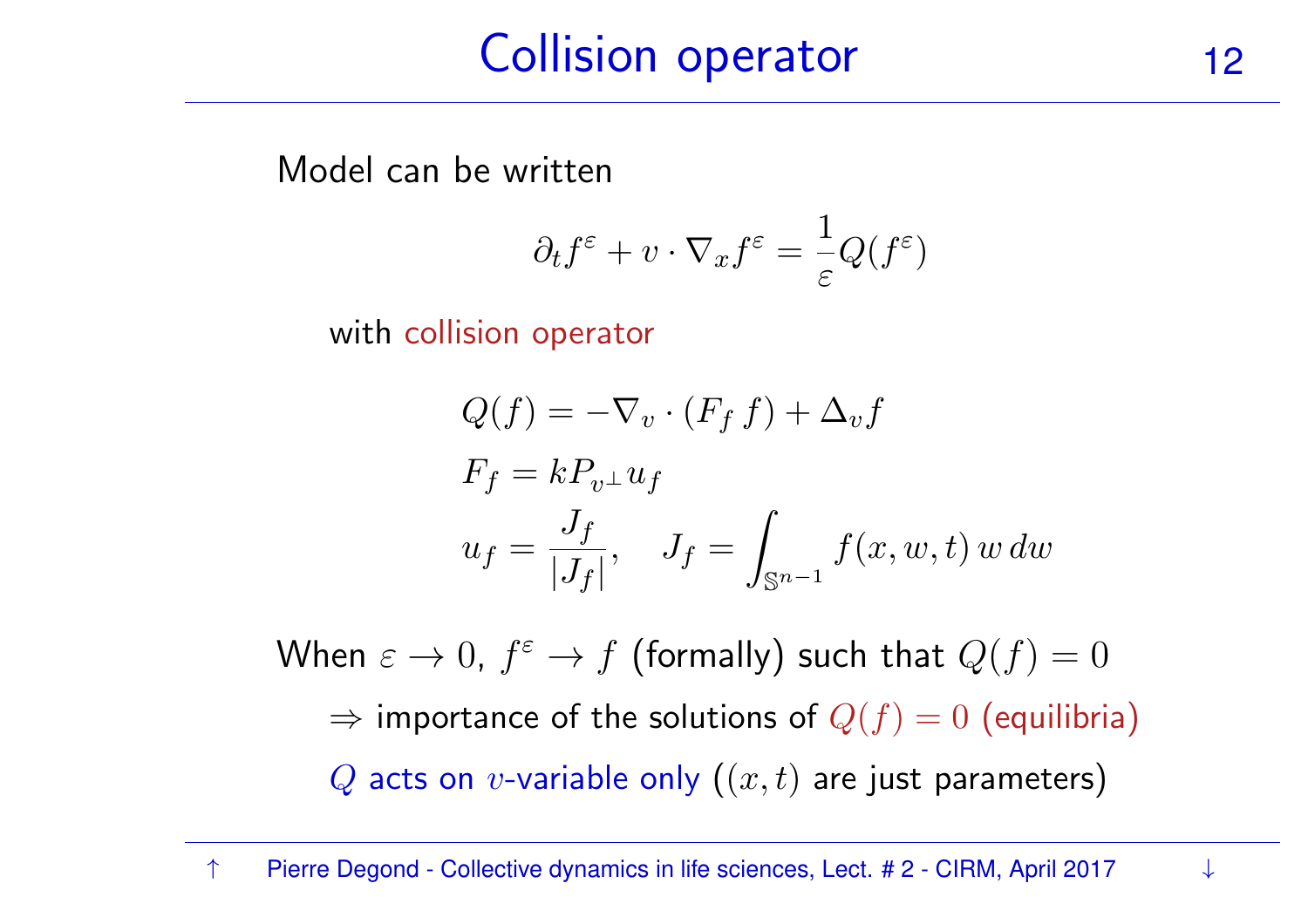# Algebraic preliminaries 13

Force  $F_f$  can be written:  $F_f(v) = k \, \nabla_v (u_f \cdot v)$ Note  $u_f$  independent of  $v\,\left((x,t)\right.$  are fixed)

Rewrite:

$$
Q(f)(v) = \nabla_v \cdot \left[ -f k \nabla_v (u_f \cdot v) + \nabla_v f \right]
$$
  
= 
$$
\nabla_v \cdot \left[ f \nabla_v (-k u_f \cdot v + \ln f) \right]
$$

Let  $u \in \mathbb{S}^{n-1}$  be given: Solutions of  $\nabla_v(-k \, u \cdot v + \ln f) = 0$ are proportional to :

$$
f(v) = M_{ku}(v) := \frac{e^{ku \cdot v}}{\int_{\mathbb{S}^{n-1}} e^{ku \cdot v} dv}
$$

von Mises-Fisher (VMF) distribution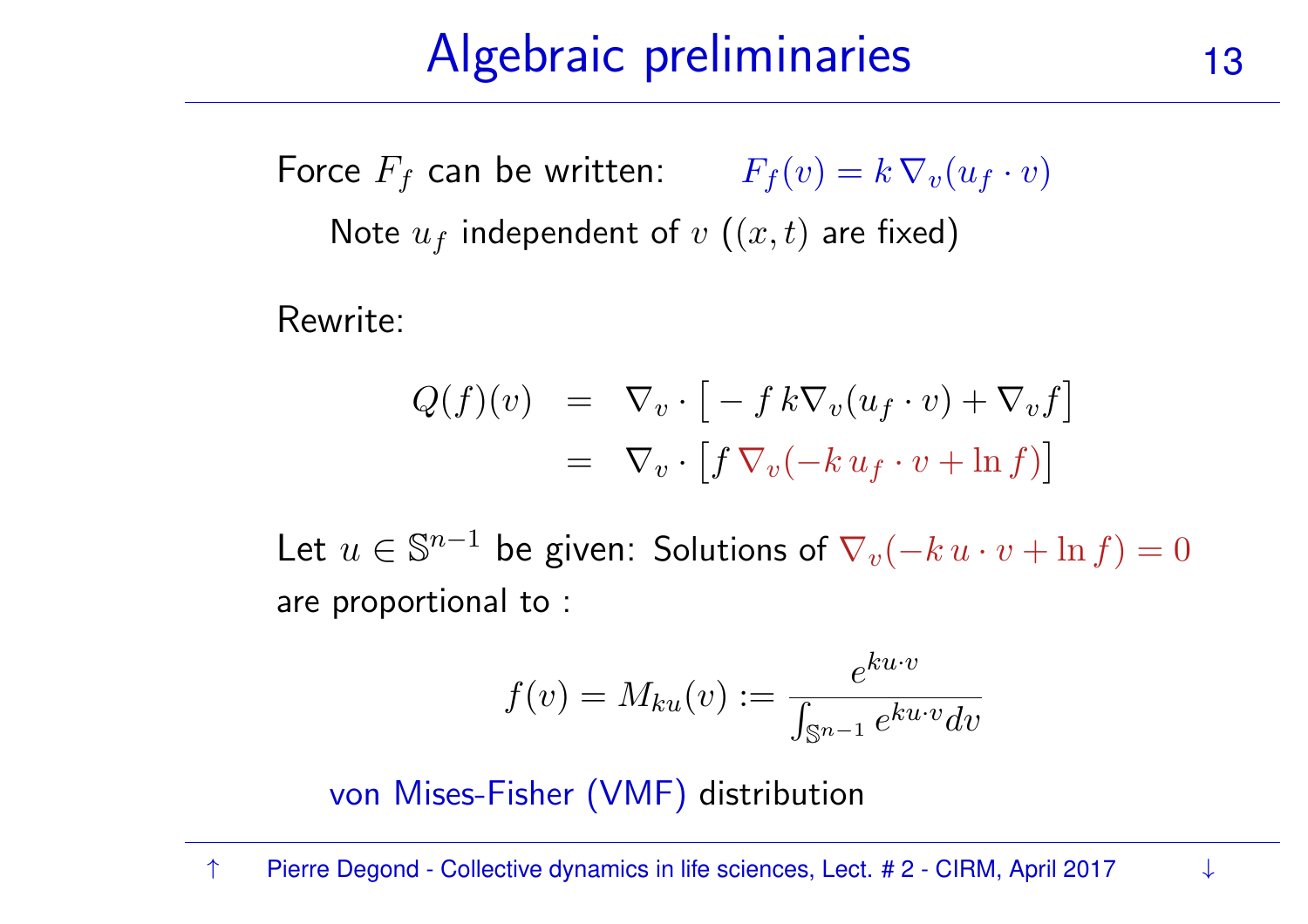## VMF distribution 14

Again:

$$
M_{ku}(v) := \frac{e^{ku \cdot v}}{\int_{\mathbb{S}^{n-1}} e^{ku \cdot v} dv}
$$

 $k > 0$ : concentration parameter;  $u \in \mathbb{S}^{n-1}$ : orientation

Order parameter:  $c_1(k) = \int_{\mathbb{S}^{n-1}} M_{ku}(v) \ u \cdot v \ dv$ 

$$
k \stackrel{\nearrow}{\to} c_1(k), \quad 0 \le c_1(k) \le 1
$$
  
Flux: 
$$
\int_{\mathbb{S}^{n-1}} M_{ku}(v) v dv = c_1(k)u
$$

Here:

concentration parameter  $k$ and order parameter  $c_1(k)$ are constant

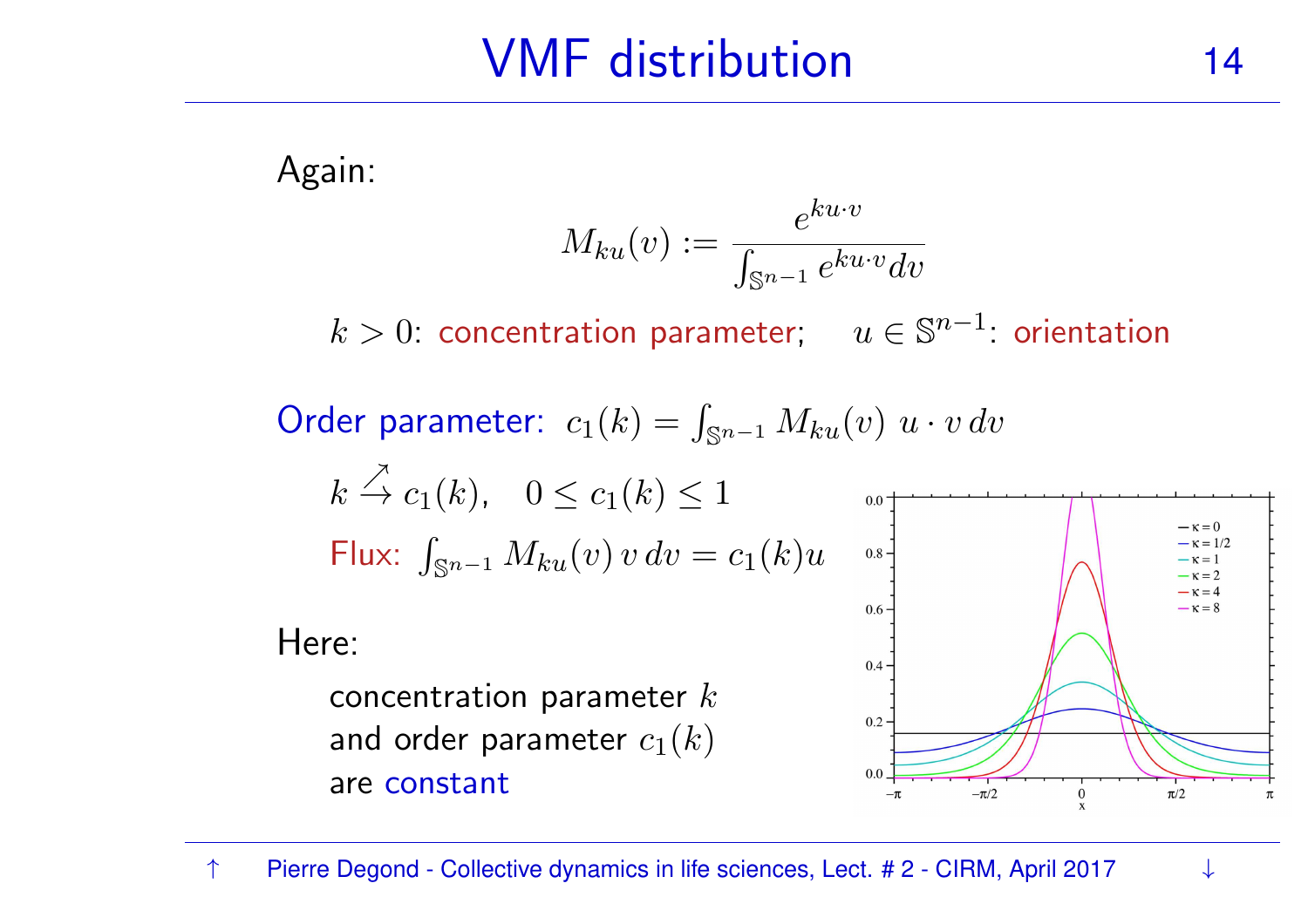#### **Equilibria** a 15

Definition: equilibrium manifold  $\mathcal{E} = \{f(v) | Q(f) = 0\}$ 

Theorem:  $\mathcal{E} = \{ \rho M_{ku} \text{ for arbitrary } \rho \in \mathbb{R}_+ \text{ and } u \in \mathbb{S}^{n-1} \}$ Note: dim mediumblue  $\mathcal{E}=n$ 

Proof: follows from entropy inequality:

$$
H(f) = \int Q(f) \frac{f}{M_{ku_f}} dv = -\int M_{ku_f} \left| \nabla_v \left( \frac{f}{M_{ku_f}} \right) \right|^2 \le 0
$$
  
follows from  $Q(f) = \nabla_v \cdot \left[ M_{ku_f} \nabla_v \left( \frac{f}{M_{ku_f}} \right) \right]$   
Then,  $Q(f) = 0$  implies  $H(f) = 0$  and  $\frac{f}{M_{ku_f}} = \text{Constant}$   
and  $f$  is of the form  $\rho M_{ku}$ 

Reciprocally, if  $f = \rho M_{ku}$ , then,  $u_f = u$  and  $Q(f) = 0$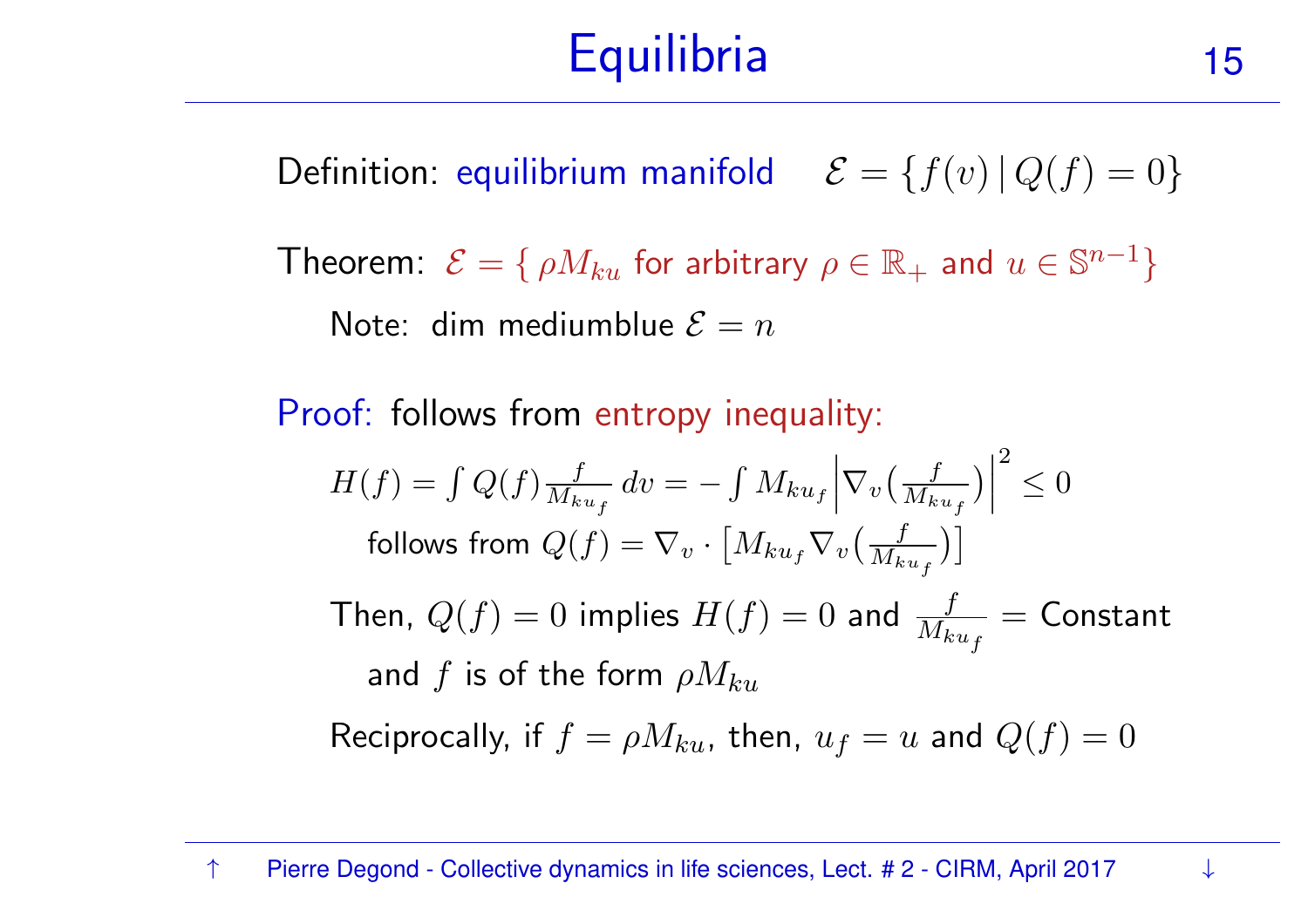# Use of equilibria 16

Implies that  $f(x, v, t) = \rho(x, t) M_{ku(x, t)}$ 

Need to specify the dependence of  $\rho$  and  $u$  on  $(x,t)$ Requires  $n$  equations since  $(\rho, u) \in \mathbb{R}_+ \times \mathbb{S}^{n-1}$  are determined by  $\overline{n}$  independent real quantities

 $f$  satisfies

 $\partial_t f + v \cdot \nabla_x f = \lim_{\varepsilon \to 0} \frac{1}{\varepsilon} Q(f^{\varepsilon})$ Problem:  $\lim_{\varepsilon\to 0} \frac{1}{\varepsilon} Q(f^\varepsilon)$  is not known

Trick:

Collision invariant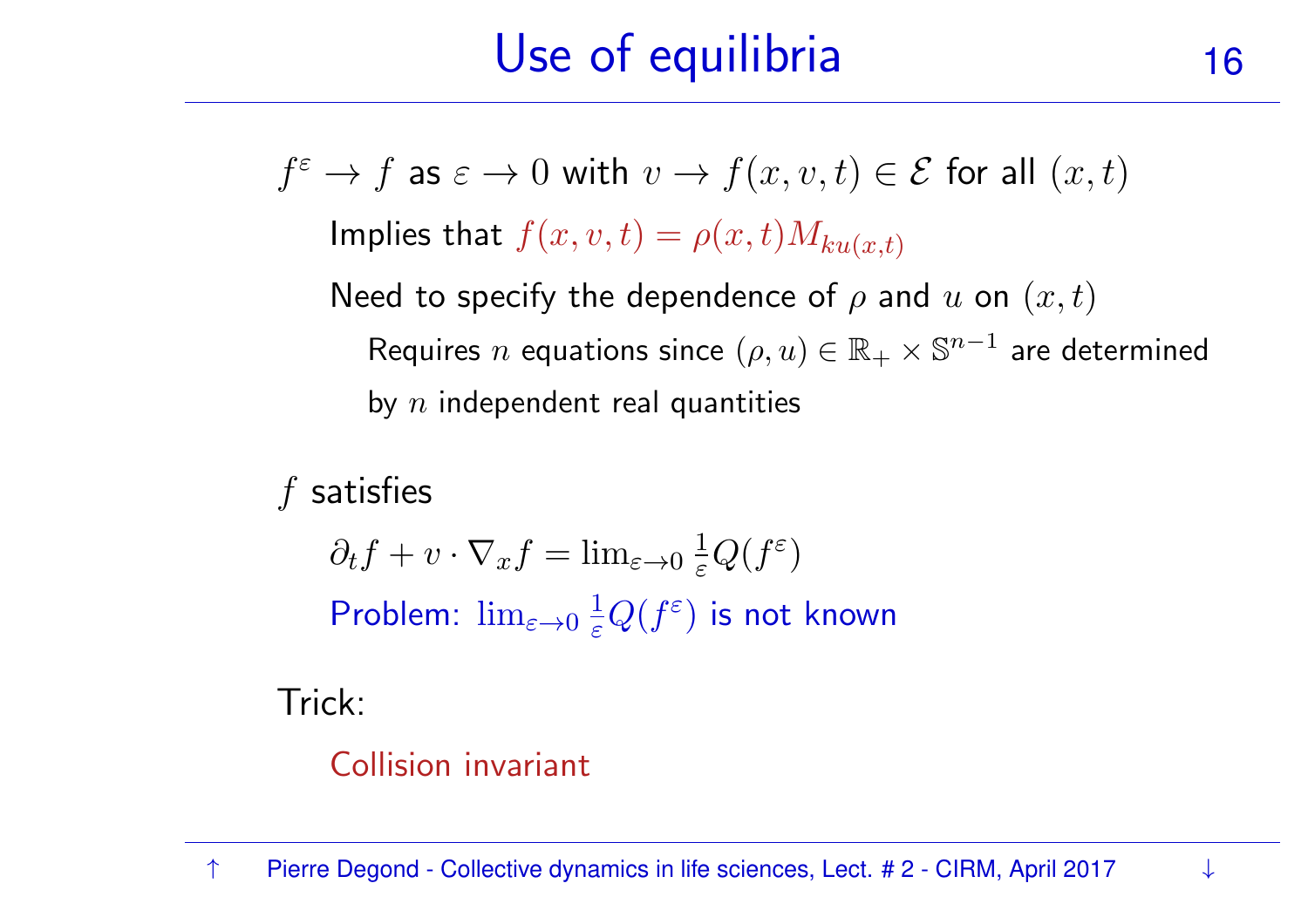# Collision invariant 17

is a function  $\psi(v)$  such that  $\int Q(f)\psi\,dv = 0, \quad \forall f$ 

Form a linear vector space  $\mathcal C$ 

Multiply eq. by  $\psi$ :  $\varepsilon^{-1}$  term disappears Find <sup>a</sup> conservation law:

$$
\partial_t \big( \int_{\mathbb{S}^{n-1}} f(x, v, t) \, \psi(v) \, dv \big) + \nabla_x \cdot \big( \int_{\mathbb{S}^{n-1}} f(x, v, t) \, \psi(v) \, v \, dv \big) = 0
$$

Have used that  $\partial_t$  or  $\nabla_x$  and  $\int \ldots dv$  can be interchanged Limit fully determined if dim  $\mathcal{C} =$  dim  $\mathcal{E} = n$ 

 $\mathcal{C} = \mathsf{Span}\{1\}.$  Interaction preserves mass but no other quantity Due to self-propulsion, no momentum conservation $\dim C = 1 < \dim \mathcal{E} = n$ . Is the limit problem ill-posed ?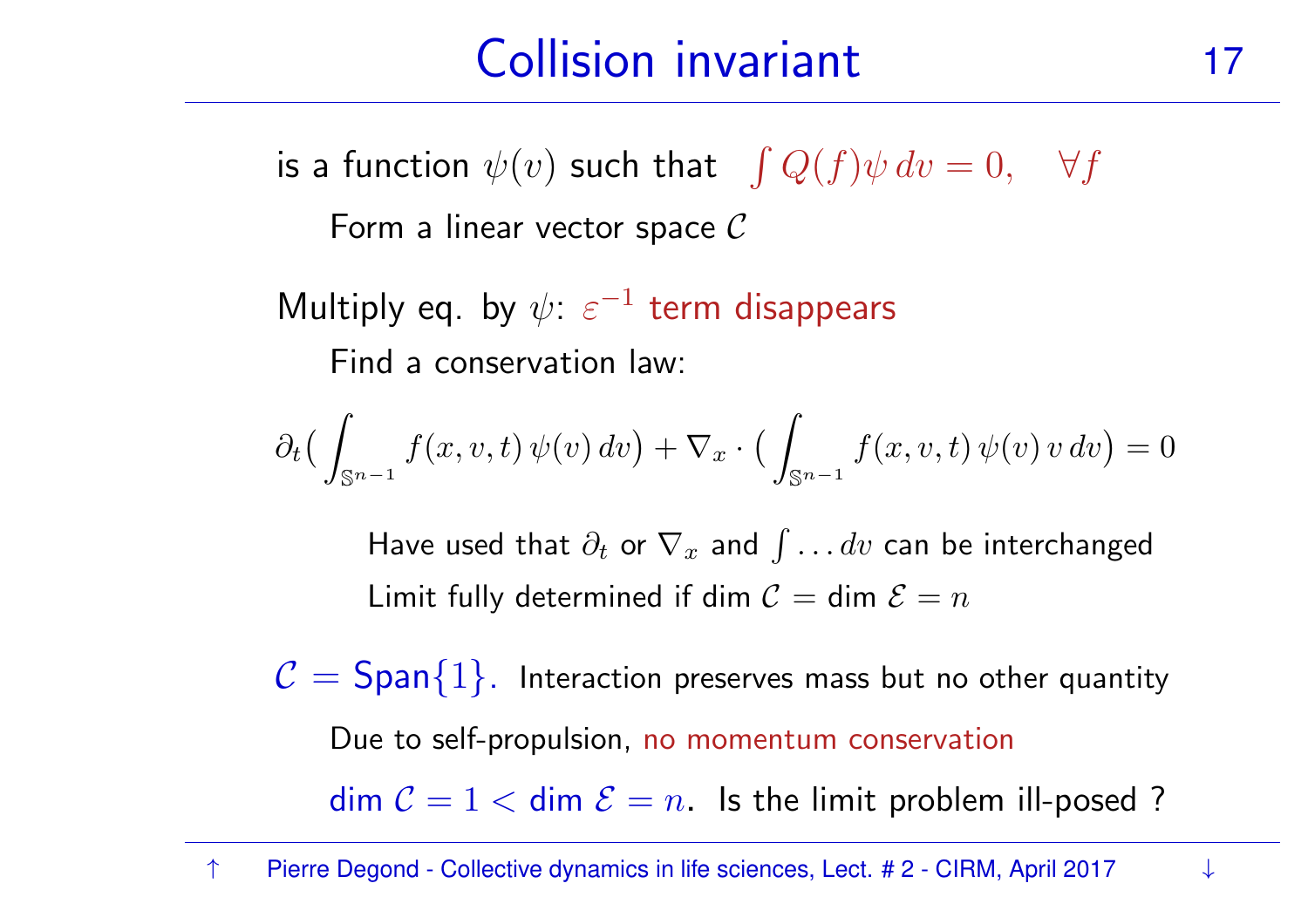#### Use of CI: mass conservation eq. 18

#### Proof that  $\psi(v) = 1$  is a CI?

Obvious.  $Q(f) = \nabla_v \cdot [$  $\left[\ldots\right]$  is a divergence By Stokes theorem on the sphere,  $\int Q(f) dv = 0$ 

Use of the CI  $\psi(v) = 1$ : Get the conservation law

$$
\partial_t \big( \int_{\mathbb{S}^{n-1}} f(x, v, t) dv \big) + \nabla_x \cdot \big( \int_{\mathbb{S}^{n-1}} f(x, v, t) v dv \big) = 0
$$

 $\mathsf{With}\; f = \rho M_{ku}\;$  we have  $\int f(x, v, t) dv = \rho(x, t), \quad \int f(x, v, t) v dv = \rho c_1 u$ 

We end up with the mass conservation eq.

$$
\partial_t \rho + c_1 \nabla_x \cdot (\rho u) = 0
$$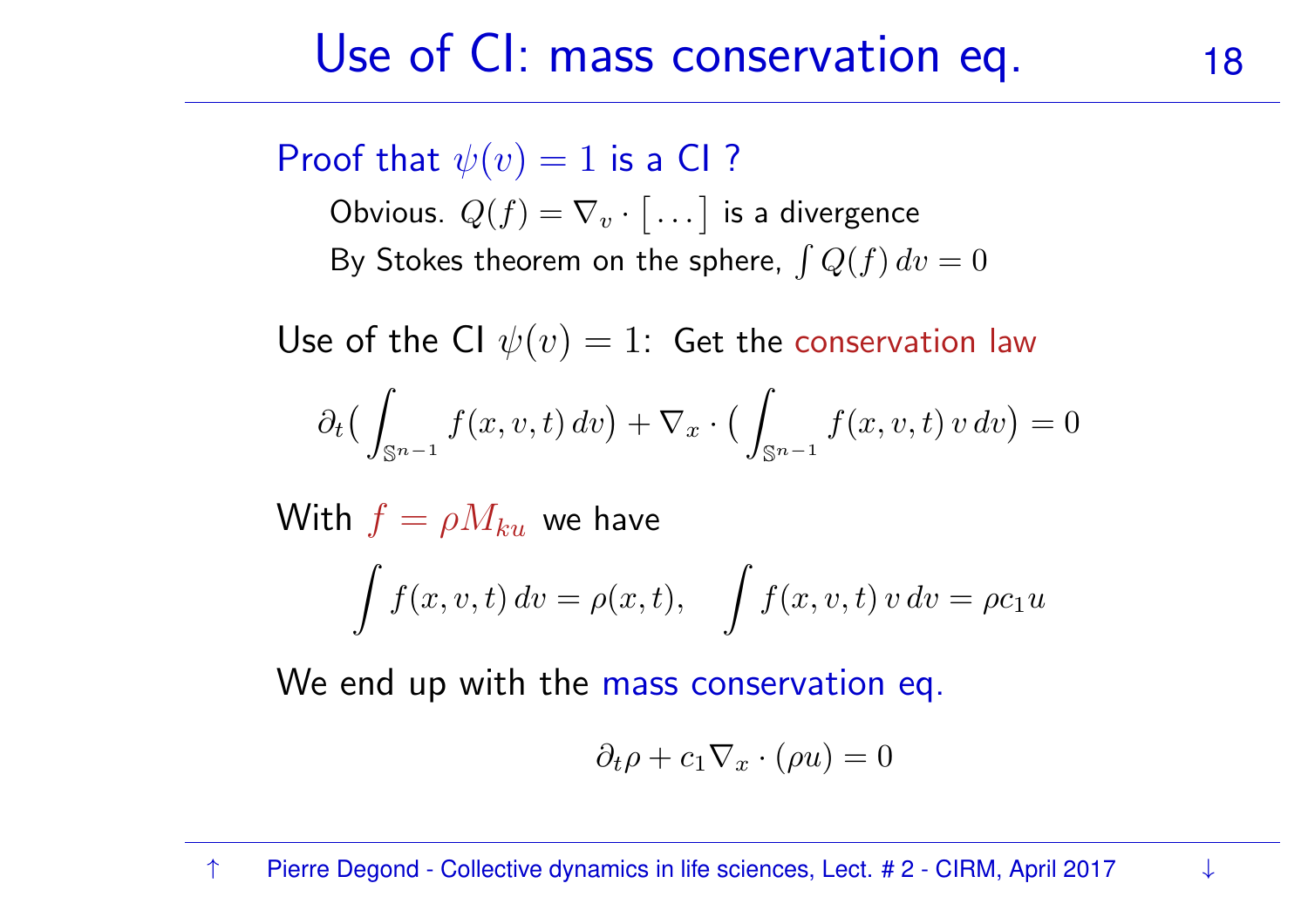#### Generalized collision invariants (GCI) 19

Given 
$$
u \in \mathbb{S}^{n-1}
$$
, Define  $Q_u(f) = \nabla_v \cdot [M_{ku} \nabla_v(\frac{f}{M_{ku}})]$ 

Note  $f \to \mathcal{Q}_u(f)$  is linear and  $Q(f) = \mathcal{Q}_{u_f}(f)$ 

A function  $\psi_u(v)$  is a GCI associated to  $u$ , iff

$$
\int \mathcal{Q}_u(f) \psi_u \, dv = 0, \quad \forall f \text{ such that } u_f \parallel u
$$

The set of GCI  $\mathcal{G}_u$  is a linear vector space

Theorem: Given  $u\in\mathbb{S}^{n-1}$ ,  $\mathcal{G}_u$  is the  $n$ -dim vector space :

 $\mathcal{G}_u = \{v \mapsto C + h(u \cdot v) \, \beta \cdot v, \, \text{ with arbitrary } C \in \mathbb{R} \text{ and } \beta \in \mathbb{R}^n \text{ with } \beta \cdot u = 0\}.$ 

Introduce  $\cos \theta = u \cdot v$  and  $h(\cos \theta) = g(\theta)/\sin \theta$ 

 $g$  is the unique solution in  $V$  of problem  $Lg = \sin \theta$  with  $Lg(\theta) = -\sin^{2-n}\theta \ e^{-k\cos\theta} \left(\sin^{n-2}\theta \ e^{k\cos\theta} \ g'(\theta)\right) + (n-2)\sin^{-2}\theta \ g(\theta)$  $V = \{g \mid (n-2)(\sin \theta)^{\frac{n}{2}-2} g \in L^2(0, \pi), \ (\sin \theta)^{\frac{n}{2}-1} g \in H_0^1(0, \pi)\}\$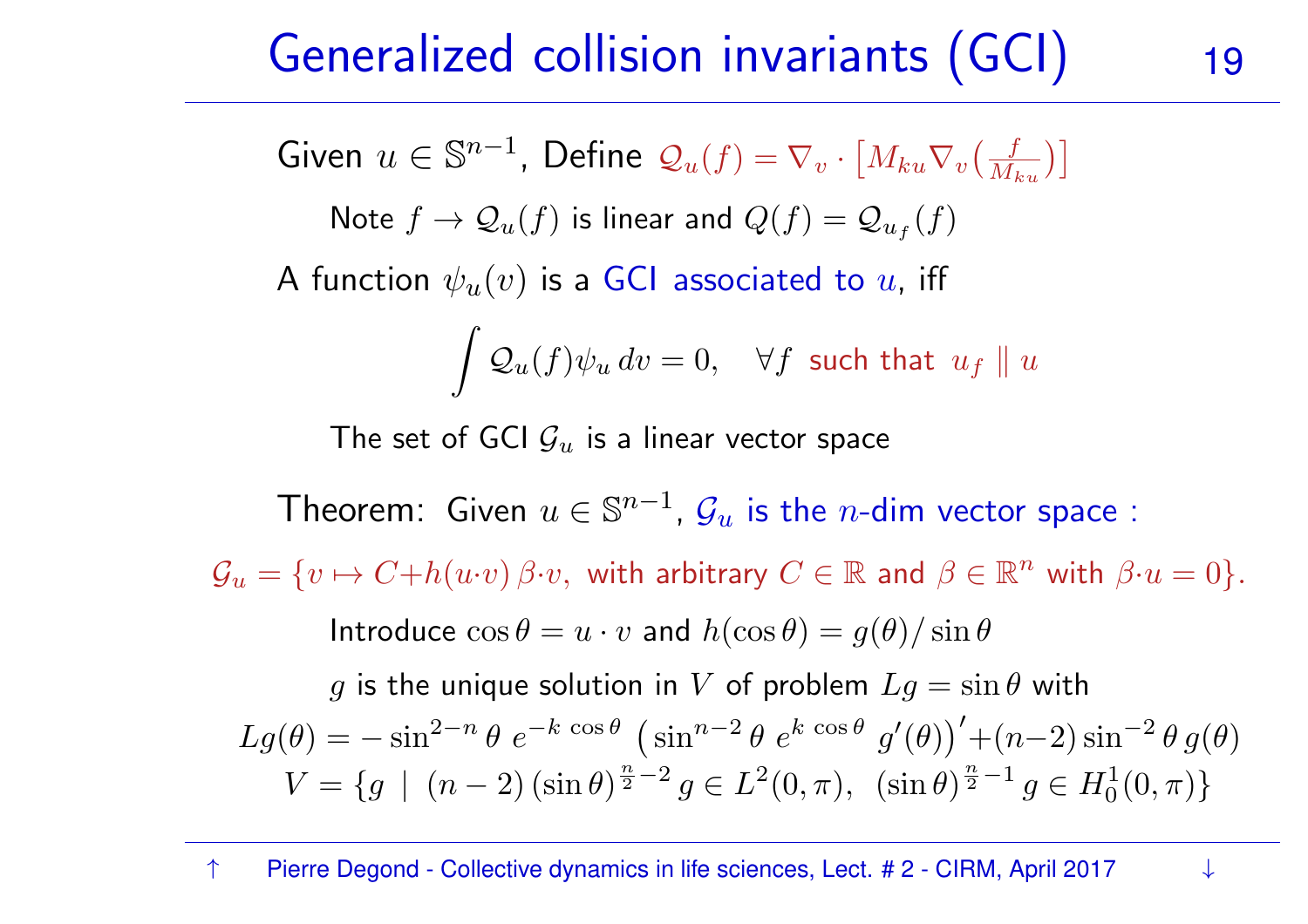# Use of GCI: velocity equation 20

Use GCI  $h(u \cdot v)\beta \cdot v$  for  $\beta \in \mathbb{R}^n$  with  $\beta \cdot u = 0$ 

Equivalently, use the vector valued function  $\vec{\psi}_u(v) = h(u \cdot v) P_{u^\perp} v$ 

Multiply FP eq by GCI  $\vec{\psi}_i$  $\psi_{u_f\varepsilon}\colon\,O(\varepsilon^{-1})$  terms disappear

$$
\int Q(f) \, \vec{\psi}_{u_f} \, dv = \int \mathcal{Q}_{u_f}(f) \vec{\psi}_{u_f} \, dv = 0 \quad \text{by property of GCl}
$$
\nGives:

\n
$$
\int (\partial_t f^\varepsilon + v \cdot \nabla_x f^\varepsilon) \, \vec{\psi}_{u_f \varepsilon} \, dv = 0
$$

As 
$$
\varepsilon \to 0
$$
:  $f^{\varepsilon} \to \rho M_{ku}$  and  $\vec{\psi}_{u_{f^{\varepsilon}}} \to \vec{\psi}_{u}$  leads to:  

$$
\int \left( \partial_{t}(\rho M_{ku}) + v \cdot \nabla_{x}(\rho M_{ku}) \right) \vec{\psi}_{u} dv = 0
$$

Not <sup>a</sup> conservation equation

because of dependence of  $\vec{\psi}$  $\partial_t$  or  $\nabla_x$  and  $\int \ldots dv$  cannot be interchanged  $\boldsymbol{\mathit{u}}$  $u$  upon  $(x,t)$  through  $u$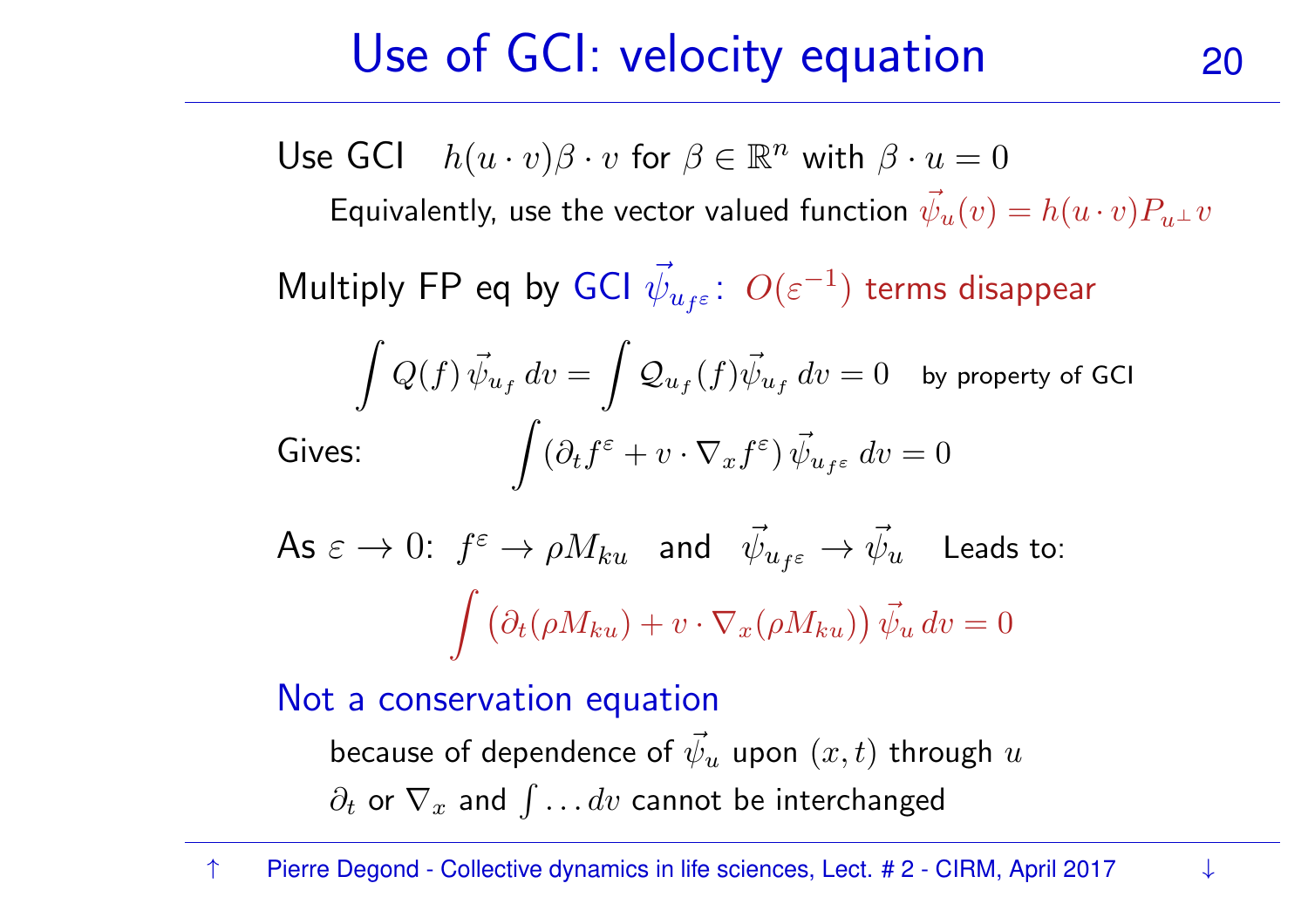# Velocity equation (II) <sup>21</sup>

Velocity equation takes the form:

$$
\rho(\partial_t u + c_2(u \cdot \nabla_x)u) + P_{u^{\perp}} \nabla_x \rho = 0
$$

Computations are straightforward but tedious Coefficient  $c_2$  depends on GCI

$$
c_2 = \frac{\int_0^{\pi} \cos \theta \, h(\cos \theta) \, e^{k \cos \theta} \, \sin^n \theta \, d\theta}{\int_0^{\pi} h(\cos \theta) \, e^{k \cos \theta} \, \sin^n \theta \, d\theta}
$$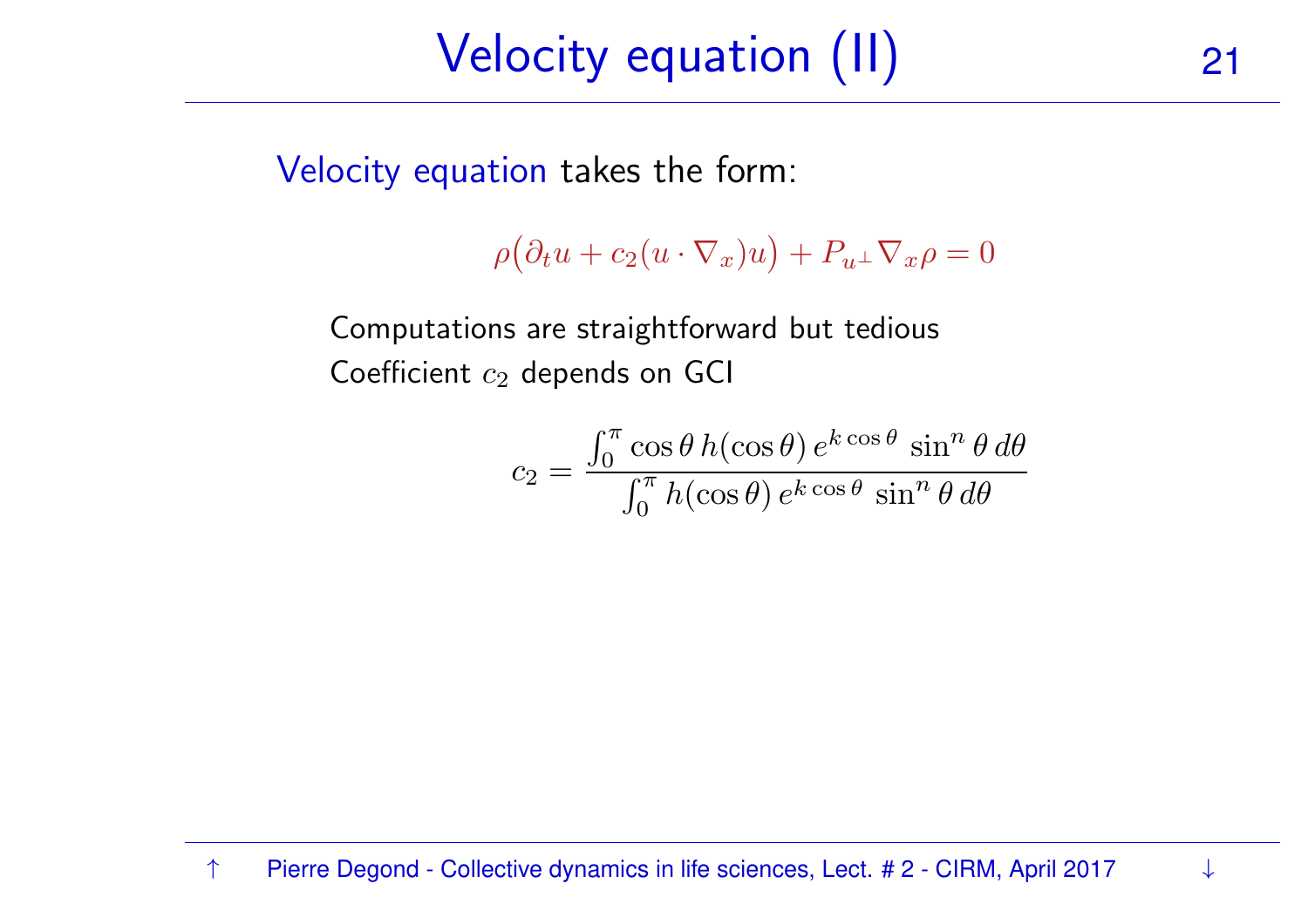#### Resulting system: SOH<sup>22</sup>

Self-Organized Hydrodynamics (SOH)

System for the density  $\rho(x,t)$  and velocity direction  $u(x,t)$ :

$$
\partial_t \rho + c_1 \nabla_x (\rho u) = 0
$$
  
 
$$
\rho (\partial_t u + c_2 (u \cdot \nabla_x) u) + P_{u^{\perp}} \nabla_x \rho = 0
$$
  
 
$$
|u| = 1
$$

Rigorous limit  $\varepsilon \to 0$ 

[N Jiang, <sup>L</sup> Xiong, T-F Zhang, arXiv:1508.04640]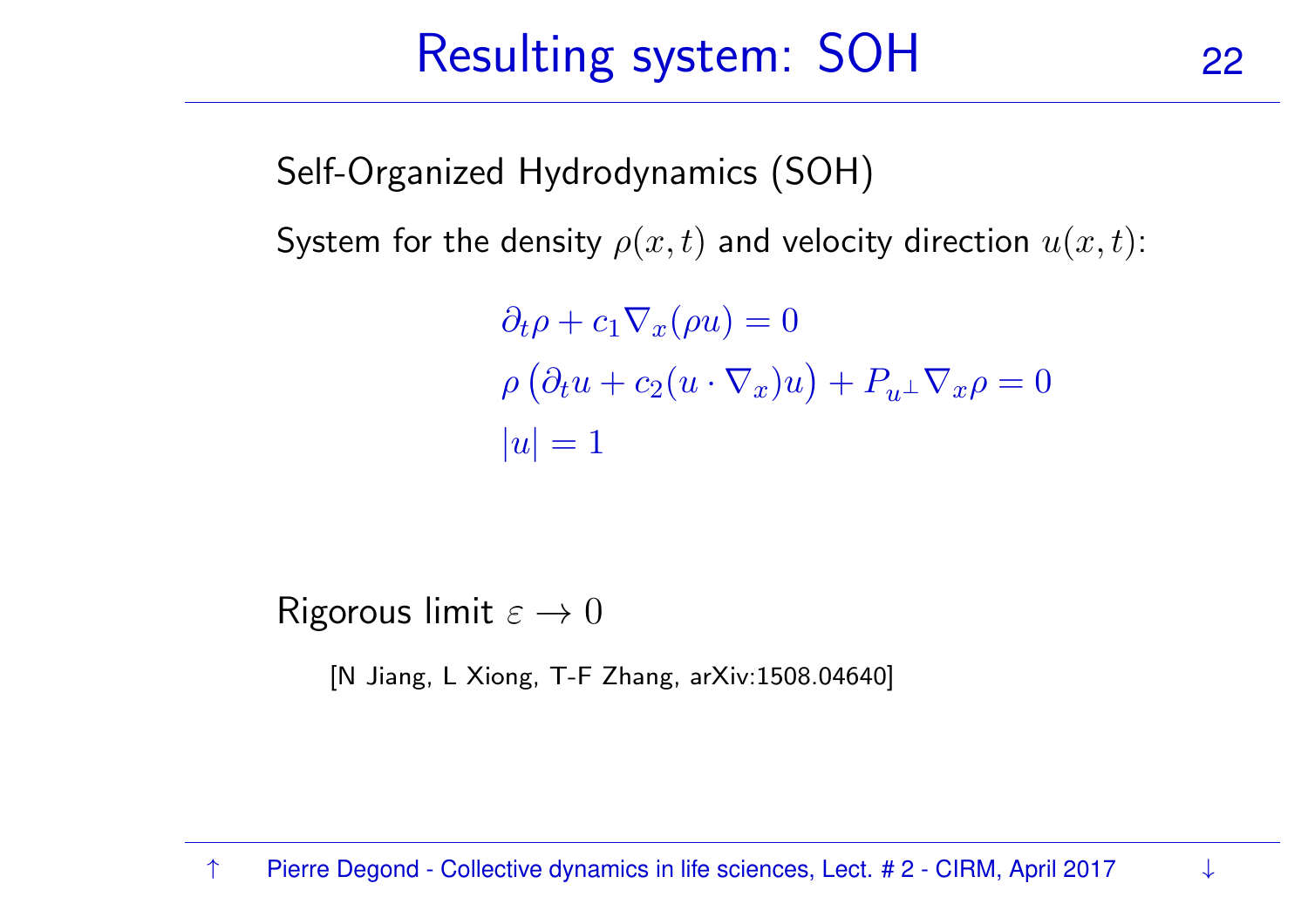#### <span id="page-22-0"></span>4. Properties of the SOH model and extensions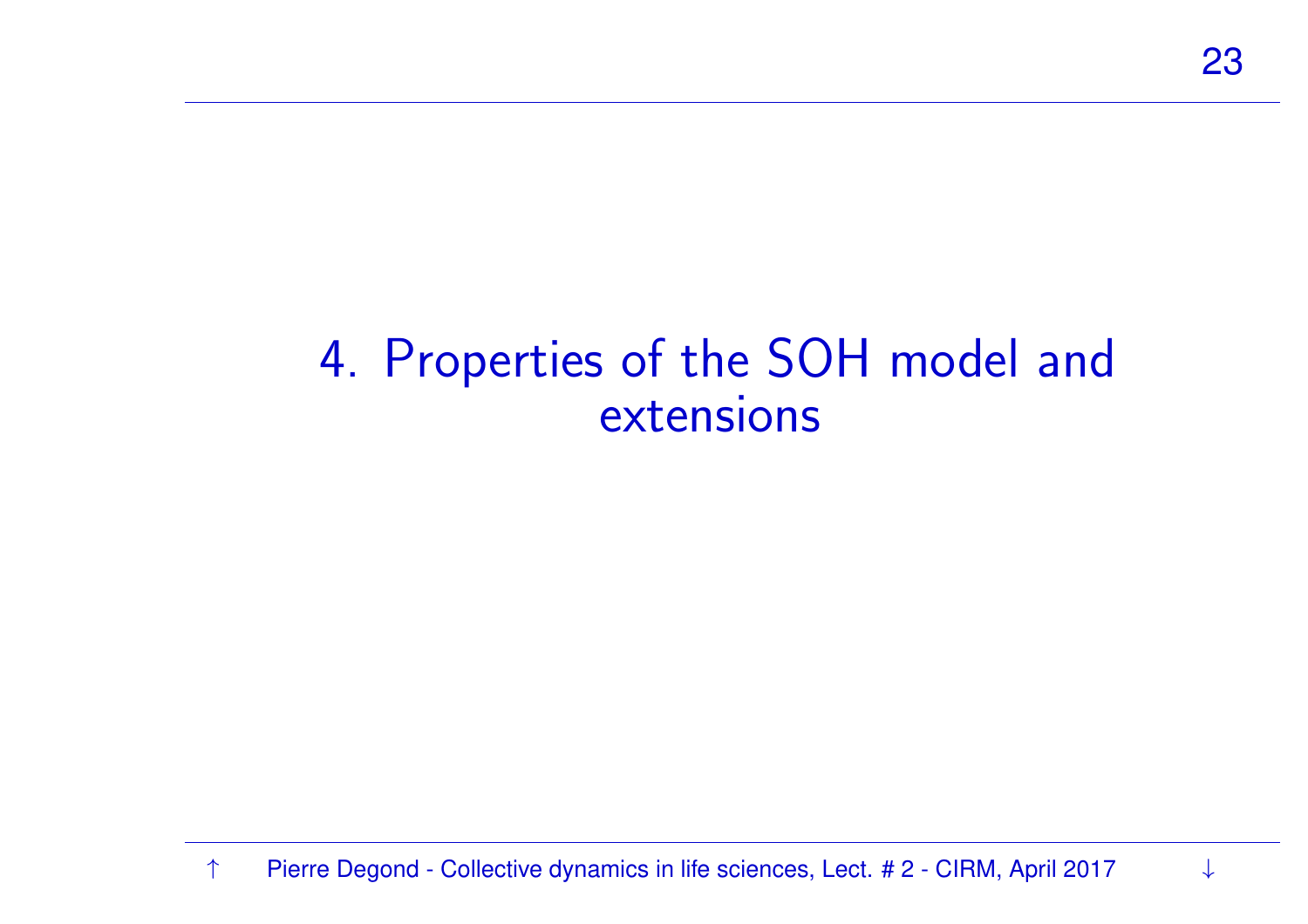#### **Properties**  $\sim$  24

$$
\partial_t \rho + c_1 \nabla_x \cdot (\rho u) = 0
$$
  
 
$$
\rho (\partial_t u + c_2 (u \cdot \nabla_x) u) + P_{u^{\perp}} \nabla_x \rho = 0, \quad |u| = 1
$$

Similar to Compressible Euler eqs. of gas dynamics System of hyperbolic eqs.

But major differences:

Geometric constraint  $|u| = 1$ 

Preserved in time if satisfied by the initial condition

thanks to the projection operator  $P_{u\perp}$ 

But system not in conservative form

i.e. spatial derivatives not in divergence form

 $c_2 \neq c_1$ : loss of Galilean invariance Vision anisotropy (or blind zone) reinforces this effect [Frouvelle, M3AS 2012]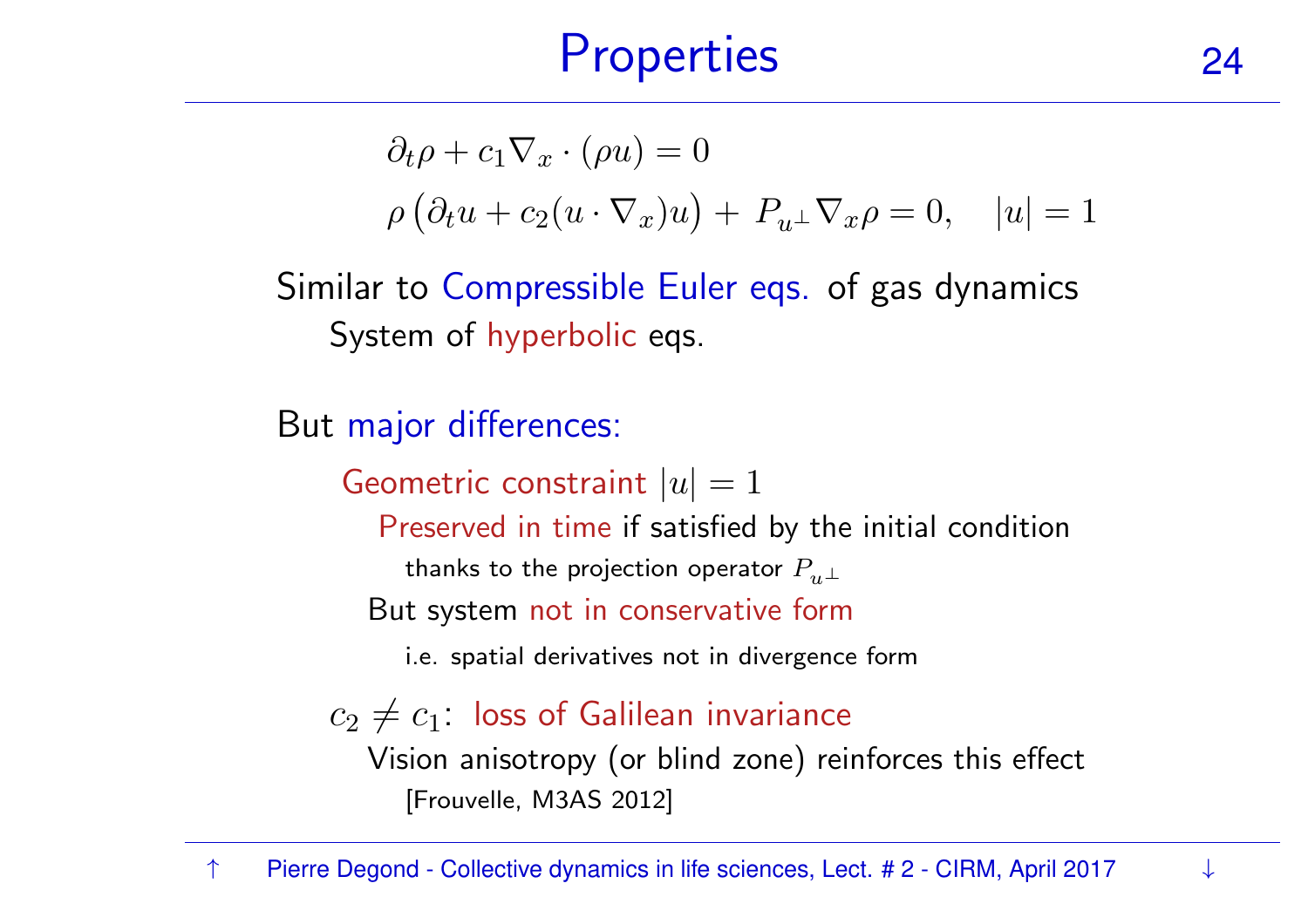# Existence of solutions 25

Local existence of smooth solutions

[PD Liu Motsch Panferov, MAA <sup>20</sup> (2013) 089]

in 2D and in 3D under the condition:

 $\exists$  a direction  $\omega$  and  $|u_0 \times \omega| \geq C > 0$  at  $t = 0$ 

Both rely on symmetrization and energy estimates

#### Non-smooth solutions

Non-conservative model, no entropy Shock relations unknown

 $\mathsf{SOH}\nolimits$  is relaxation limit  $\zeta\to 0$  of:

$$
\partial_t(\rho u) + c_2 \nabla_x \cdot (\rho u \otimes u) + \nabla_x \rho = -\frac{1}{\zeta} \rho (1 - |u|^2) u
$$

But limit system not conservative:

Relaxation theory not applicable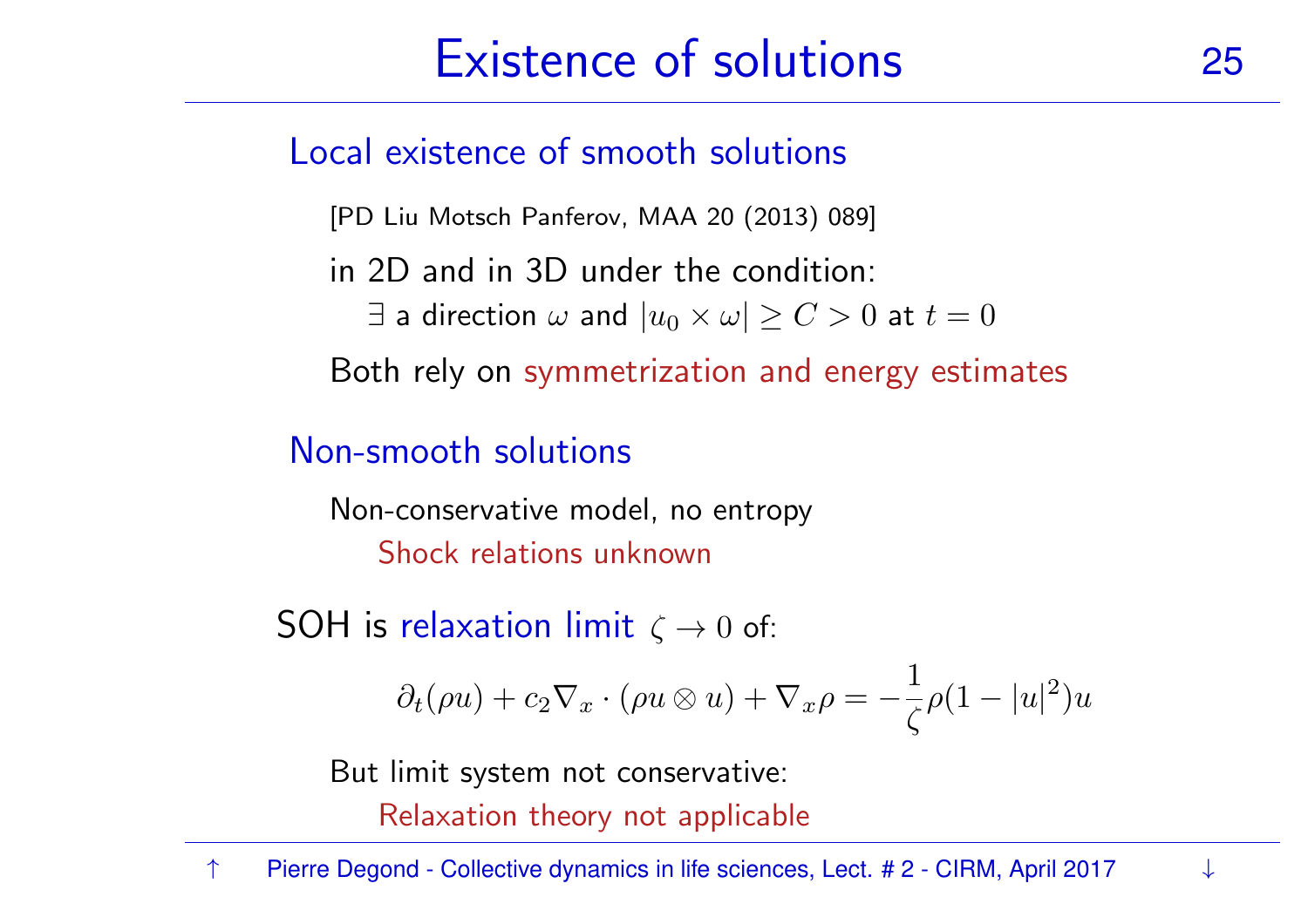# Shock-wave solutions 26

Selection principle: physically valid solutions  $=$ 

consistent approximations of the Vicsek particle system

Numerical observation [S Motsch, <sup>L</sup> Navoret, MMS <sup>9</sup> (2011) 1253]  $\sf Relaxation$  based scheme  $\rightarrow$  valid solutions

Standard shock capturing methods  $\rightarrow$  not valid

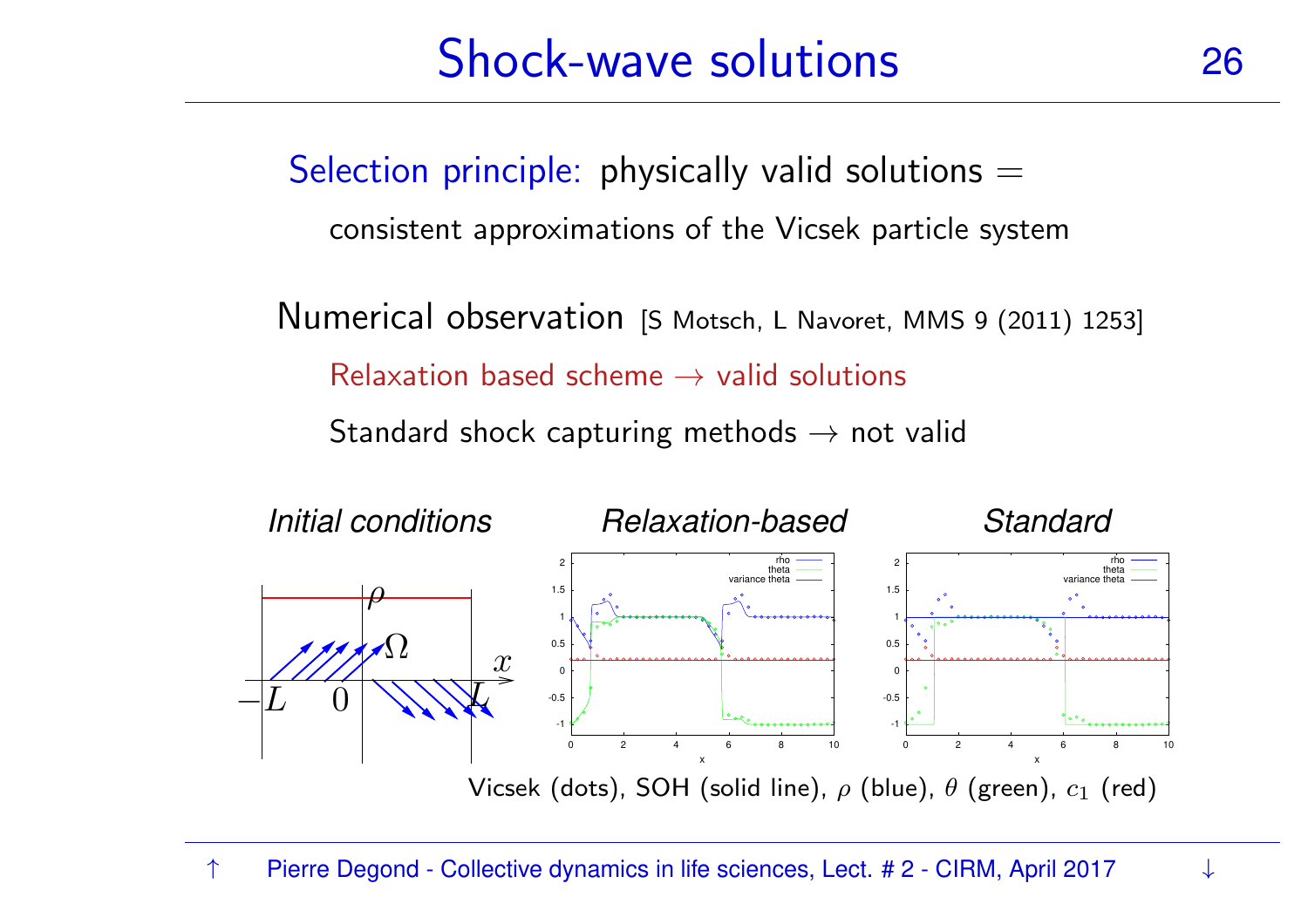## Mills / Bibliographical remarks

Mills:  $\rho(r) = \rho_0 (r/r_0)^{c/d}$ ,  $u = x^{\perp}/r$ 

are stationary solutions. Stability ?

Shape depends on noise level small noise:  $\rho(r)$  convex: sharp edged mills large noise:  $\rho(r)$  concave: fuzzy edges

#### Previous models of active fluids

use average velocity (i.e.  $\overline{c_1u})$ [Toner, Tu & Ramaswamy, Annals of Physics 2005] except e.g. [Baskaran & Marchetti, PRL 2008] who use 'polarization vector'  $\rho u$ 

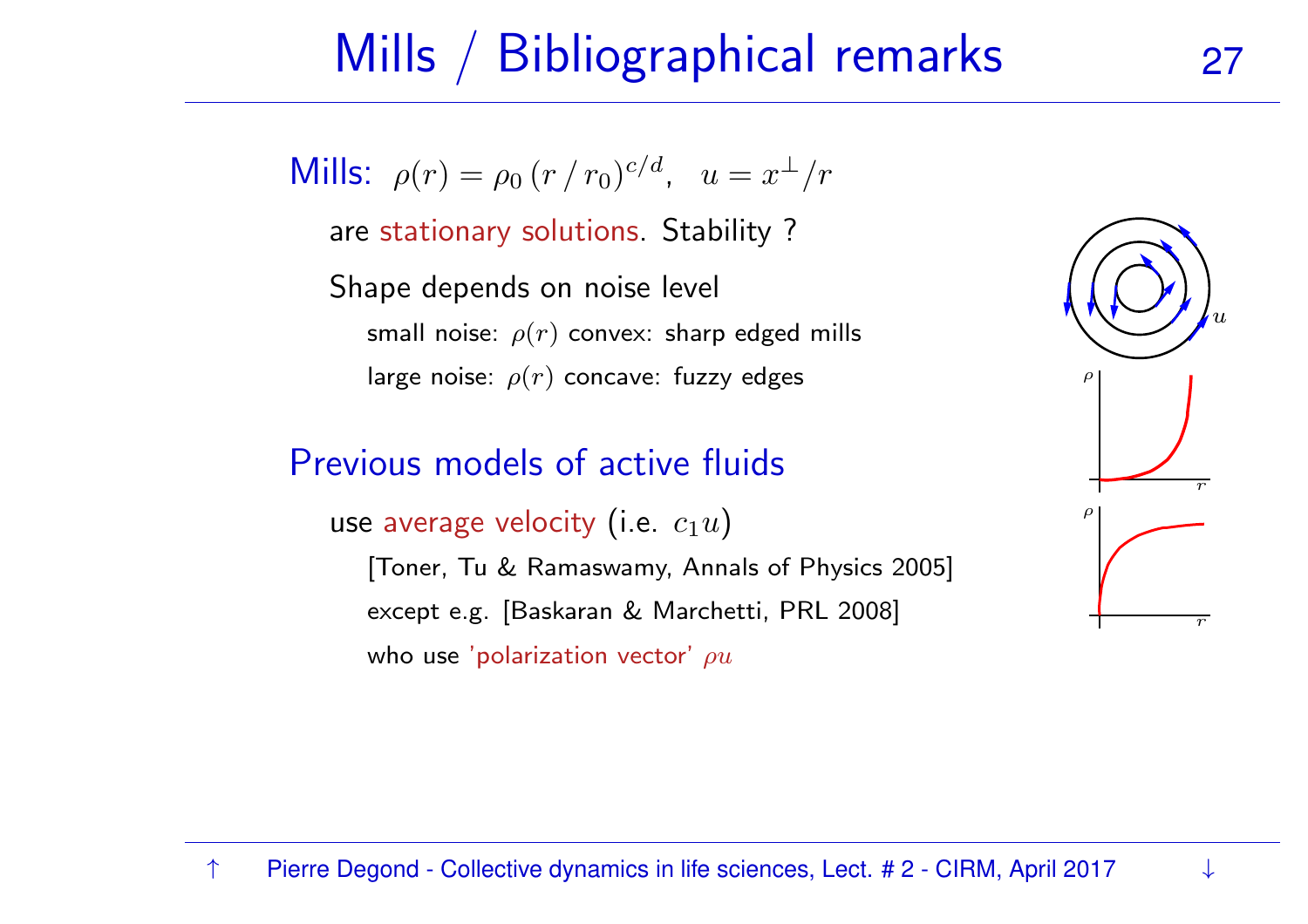# Ext. 1: large interaction range (i) 28

So far: scaling of interaction range  $\bar{R}$  is such that  $\bar{R}=\varepsilon$  $\bar{R}$  is microscopic and of the same order as the mean-free path  $\bar{\nu}^{-1}$ 

Different possibility is  $\bar{R}=\sqrt{\varepsilon}$ 

 $\bar{R}$  is still microscopic

i.e. infinitesimally small at the macroscopic scale

but much larger than the mean-free path  $\bar{\nu}^{-1}$ 

Interaction force must be Taylor expanded at the next order

$$
F_f = kP_{v^{\perp}}(u_f + \varepsilon \frac{H}{|J_f|} P_{u_f^{\perp}} \Delta_x J_f) + \mathcal{O}(\varepsilon^2)
$$

 $H$  is a constant which only depends on the dimension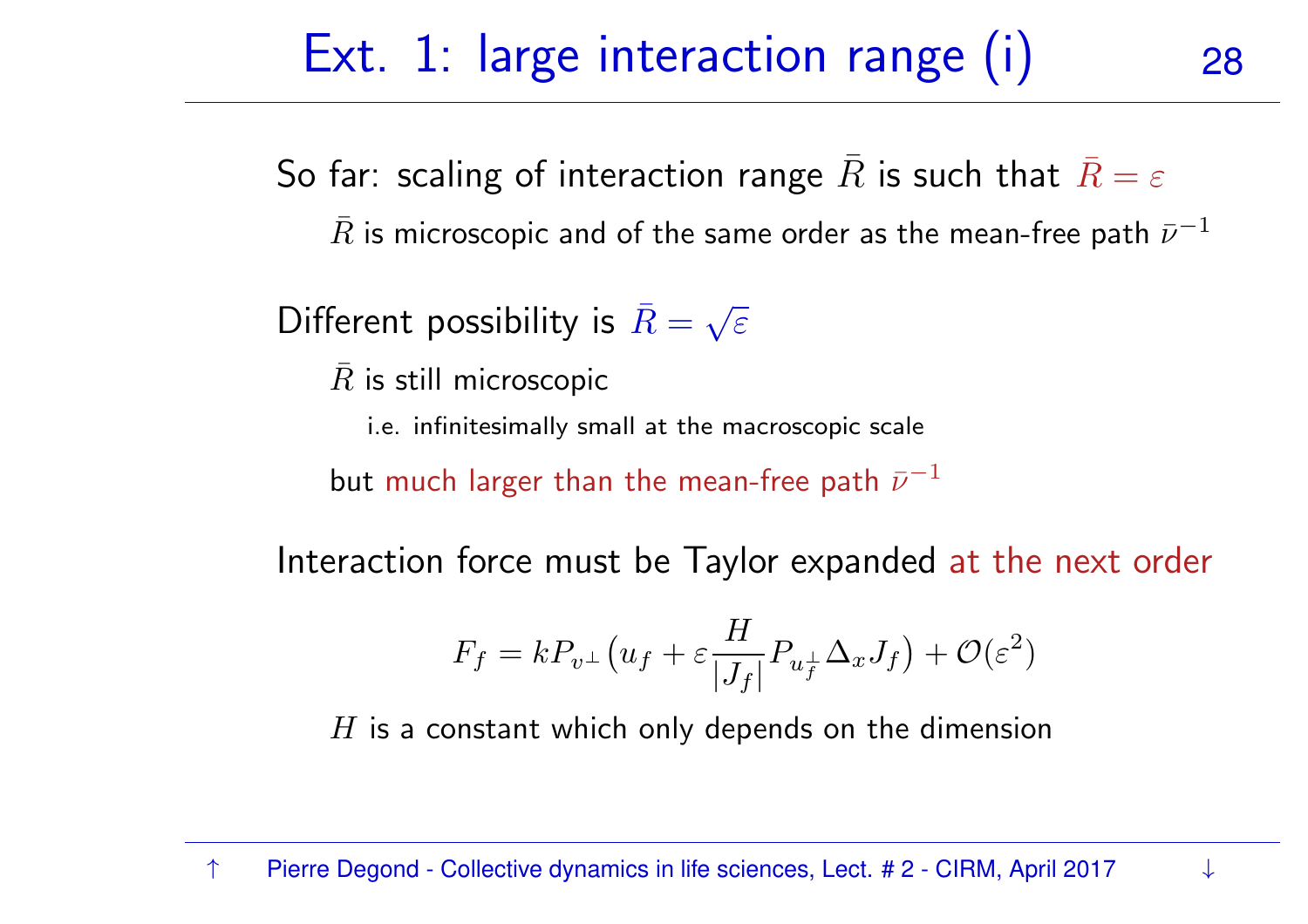#### Ext.  $1:$  large interaction range (ii)

The  $\mathcal{O}(\varepsilon)$  term comes into the FP eq

$$
\partial_t f^\varepsilon + v\cdot \nabla_x f^\varepsilon + \frac{kH}{|J_{f^\varepsilon}|}\nabla_v\cdot \left(P_{v^\perp}P_{u^\perp_{f^\varepsilon}}\Delta_x J_{f^\varepsilon}\,f^\varepsilon\right) = \frac{1}{\varepsilon}Q(f^\varepsilon)
$$

Its contribution in the SOH model needs to be evaluated

The resulting model is:

 $\partial_t \rho + c_1 \nabla_x \cdot (\rho u) = 0$  $\rho\left(\partial_t u + c_2(u\cdot\nabla_x)u\right) + P_{u^{\perp}}\nabla_x \rho = c_3P_{u^{\perp}}\Delta_x(\rho u), \quad |u| = 1$ 

Viscous version of the SOH model

Similar to the compressible Navier-Stokes system

Scaling retains non-local effects via velocity diffusion

Local existence of smooth solutions in 2D. No result in 3D.

 $c_3 = kH((n - 1) + c_2) > 0$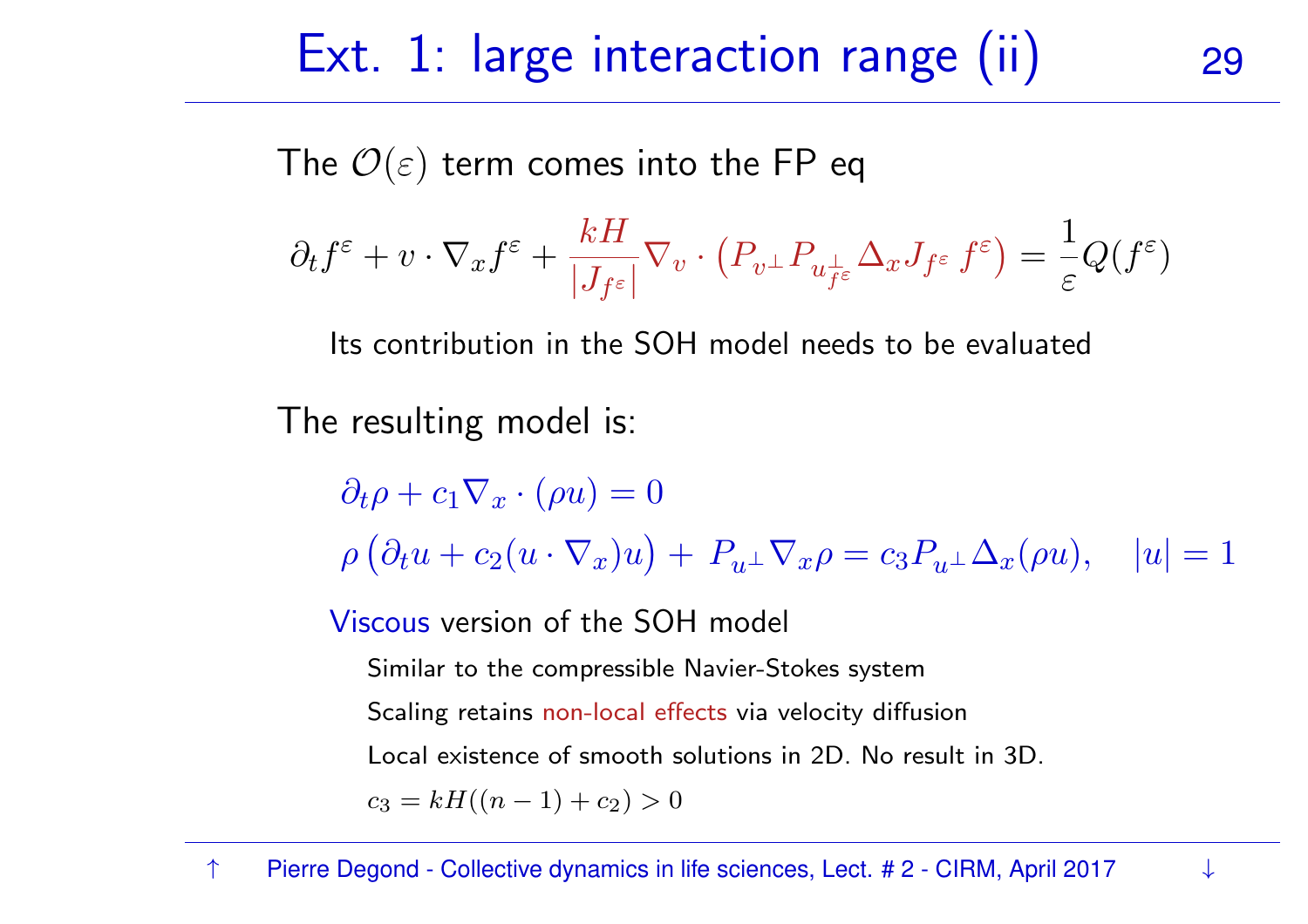#### Ext 2: curvature control 30

Agents control curvature instead of direction

like driver with steering wheel

and try to align with neighbors

Persistent Turner [Gautrais et al, J. Math. Biol. 2009]



Macro model is SOH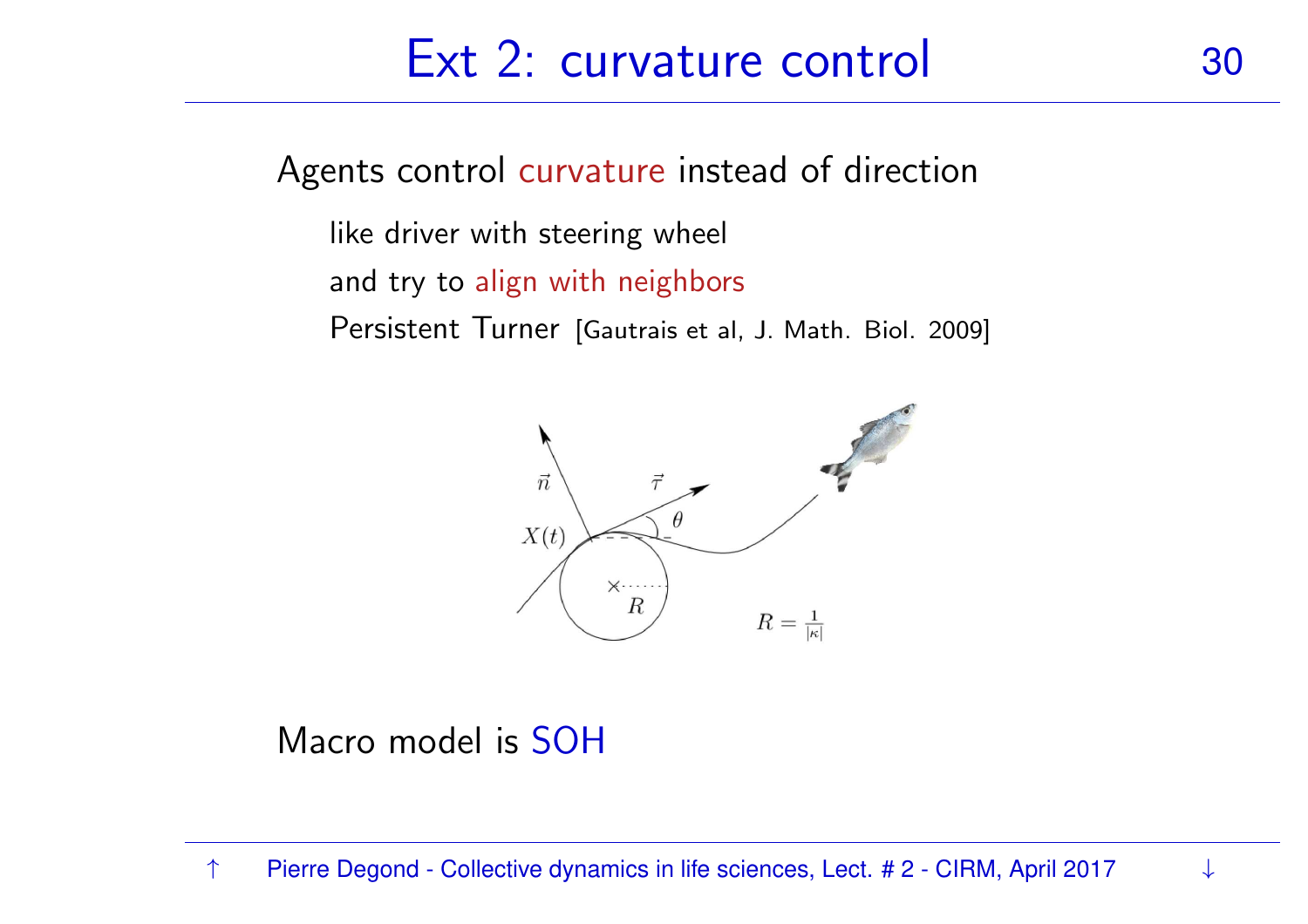#### Ext. 3: precession 31

Add precession (dimension  $=3)$  $\varepsilon(\partial_t f + v \cdot \nabla_x f) = -\nabla_v \cdot (F_f f) + \Delta_v f$  $F_f = k P_{v^\perp} \bar v_f + \alpha \bar v_f \times v_f$  $\bar{v}_f = u_f + \varepsilon$  $\,H$  $\frac{H}{|J_f|} P_{u_f^\perp} \Delta_x J_f, \quad u_f = \frac{J_f}{|J_f|}$ 



The limit model is SOH with precession

$$
\partial_t \rho + c_1 \nabla_x (\rho u) = 0
$$

 $\rho\{\partial_t u + c_2 \cos \delta (u \cdot \nabla_x)u + c_2 \sin \delta u \times ((u \cdot \nabla_x)u)\} + P_{u^{\perp}} \nabla_x \rho +$ +kH {-(2 + c<sub>2</sub> cos  $\delta$ ) $P_{u^{\perp}}\Delta_x(\rho u)$  + (c<sub>2</sub> sin  $\delta - \alpha$ ) $u \times \Delta_x(\rho u)$ } = 0

 $\delta$  related to precession speed  $\alpha$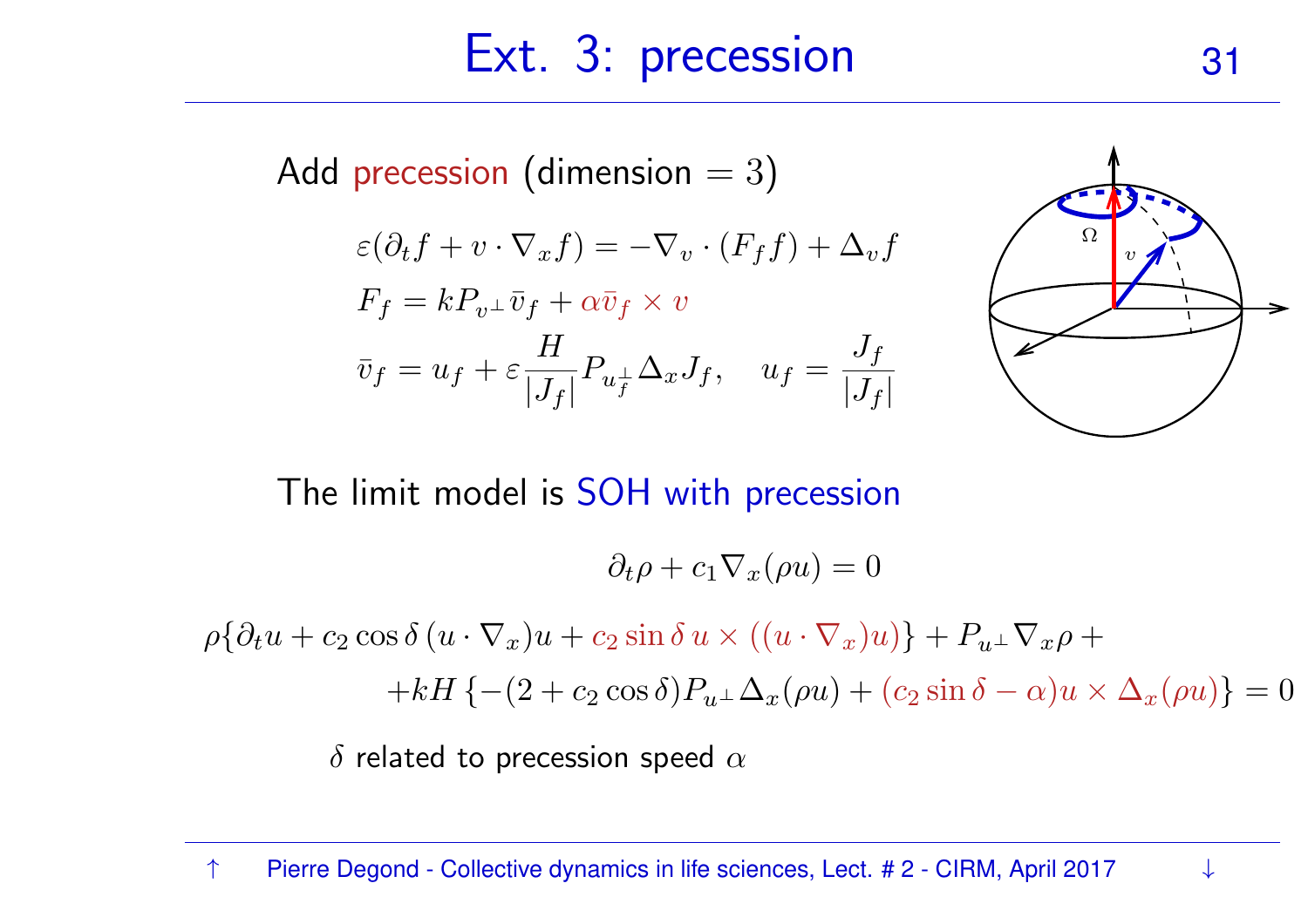## The Landau-Lifschitz-Gilbert equation <sup>32</sup>

Special case: no self-propulsion and  $\rho=1.$  Gives:

$$
\partial_t u + kH \{ (2d + c_2 \cos \delta) (u \times (u \times \Delta_x u)) + (c_2 \sin \delta - \alpha) (u \times \Delta_x u) \} = 0
$$

Landau-Lifschitz-Gilbert equation

First (to our knowledge) microscopic derivation of LLG eq.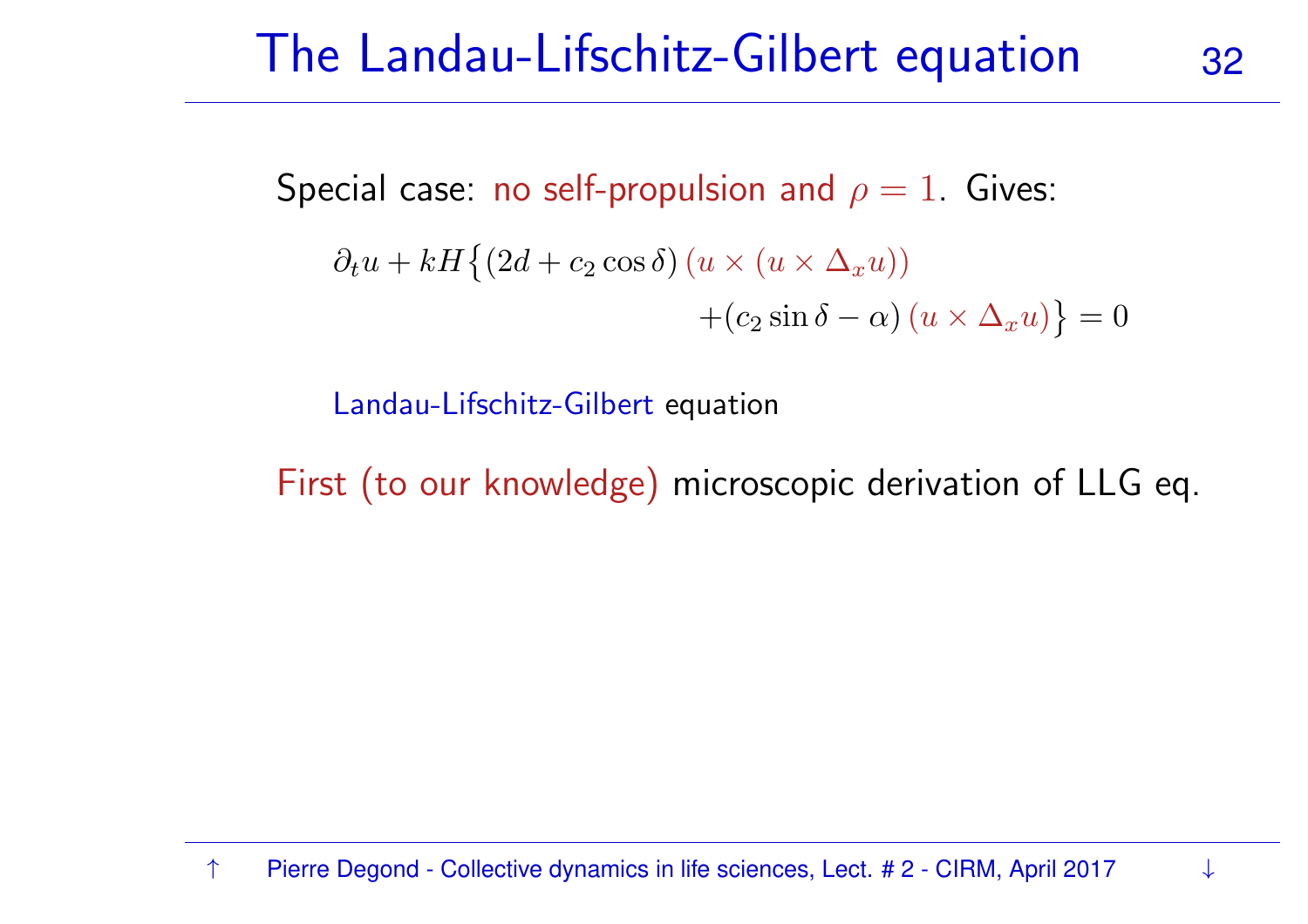#### <span id="page-32-0"></span>5. Conclusion